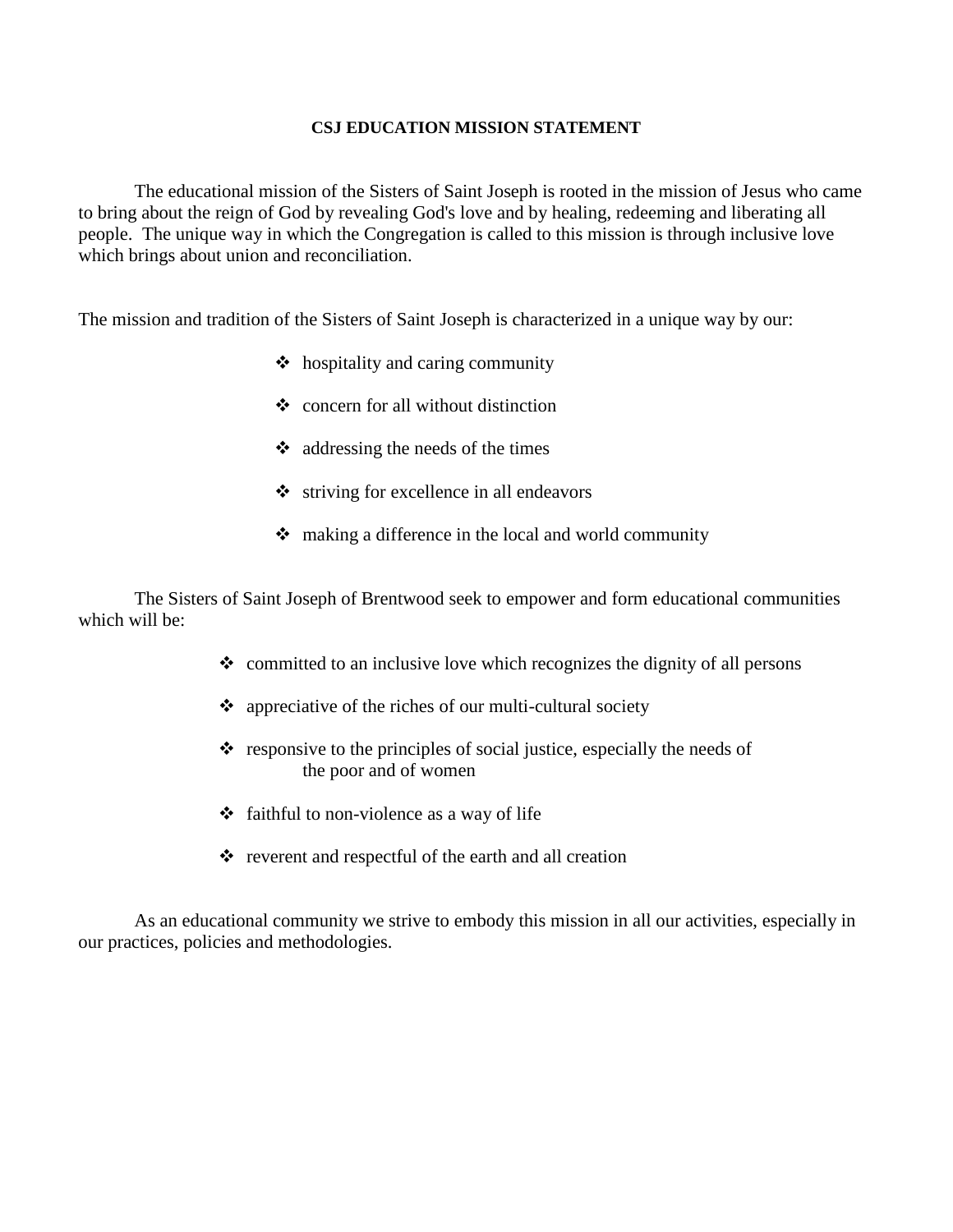### **TABLE OF CONTENTS**

|                                                               | 5  |  |  |
|---------------------------------------------------------------|----|--|--|
|                                                               | 6  |  |  |
|                                                               | 7  |  |  |
|                                                               | 8  |  |  |
| Departmental Course Offerings                                 |    |  |  |
|                                                               | 9  |  |  |
| $\text{Counseling} \dots \dots \dots \dots \dots \dots \dots$ | 10 |  |  |
|                                                               | 11 |  |  |
|                                                               | 14 |  |  |
| Language Other Than English. $\dots$ .                        | 14 |  |  |
|                                                               | 18 |  |  |
|                                                               | 18 |  |  |
| Music                                                         | 20 |  |  |
| Physical Education/Health                                     | 21 |  |  |
| Religious Studies                                             | 23 |  |  |
| Science                                                       | 26 |  |  |
| Social Studies                                                | 29 |  |  |
| $Technology \ldots \ldots \ldots \ldots \ldots \ldots$        | 31 |  |  |
| Performing Groups                                             | 32 |  |  |
|                                                               | 32 |  |  |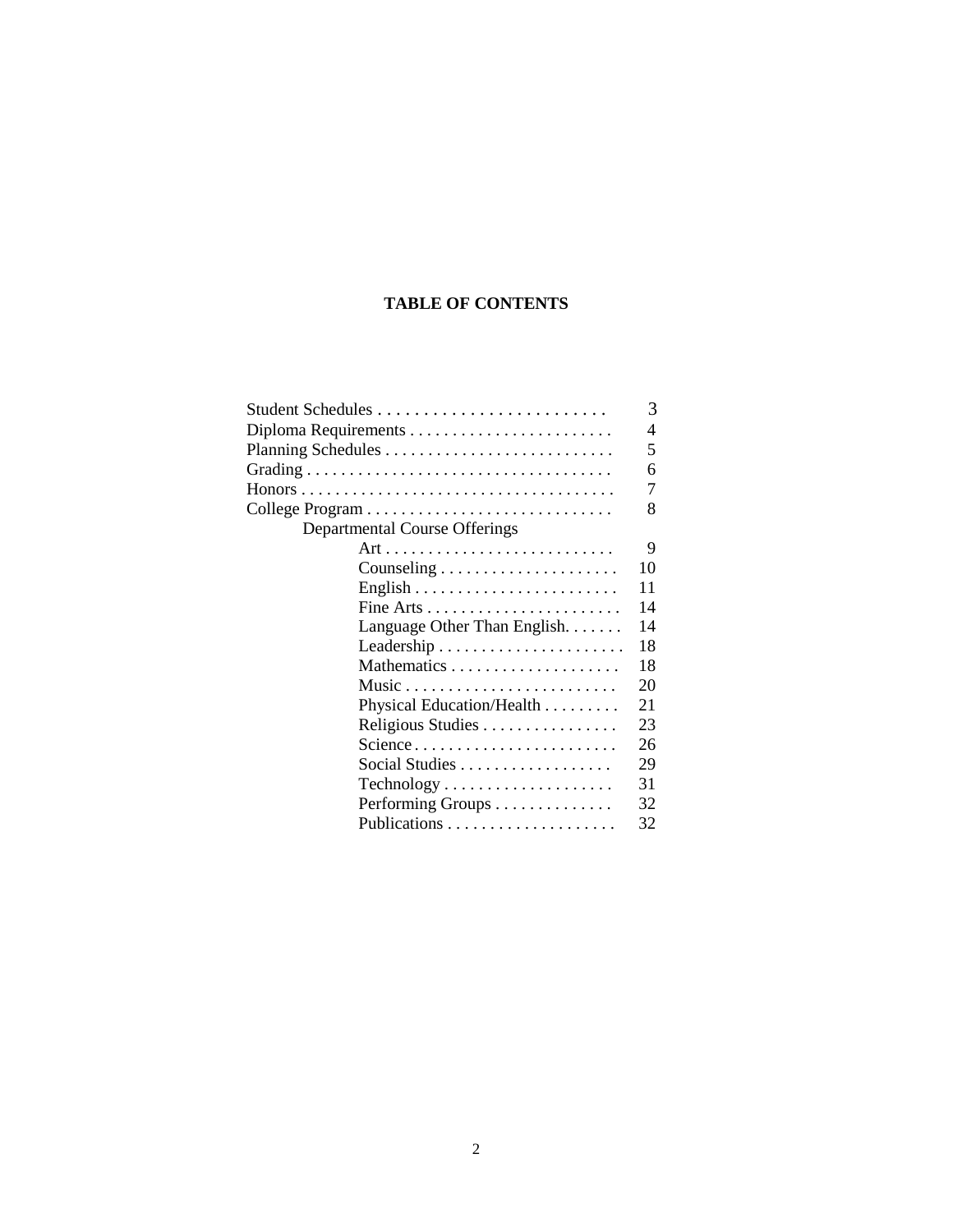The Mary Louis Academy, established by the Sisters of Saint Joseph, Brentwood, New York, is a girls' Catholic academic high school which offers excellent preparation for college, a career and life. The curriculum which is followed insures that the student will earn all the credits necessary for The New York State Regents Diploma with Advanced Designation, the highest Diploma available. The Honors, Accelerated and Advanced Placement Program enhances this curriculum and gives the student the way to work out a schedule that will enrich her experience and provide opportunities in her college career. Seniors and Juniors may earn high school and college credits simultaneously because of affiliation with the university level through St. John's University through the *College Advantage Program.*

Parents/Guardians and students are urged to consult this book frequently and to read it carefully because it provides all the information a student needs to plan her courses for graduation.

\* \* \* \* \* \* \* \* \* \*

### **STUDENT SCHEDULES**

Student schedules at The Mary Louis Academy are individually crafted within the guidelines set by the Board of Regents of the State of New York. Each student, in consultation with her parents / guardians, plans her schedule from among Regents, Honors, Accelerated and AP Courses. In planning her schedule, a student should seriously consider Honors and AP courses because such courses provide an in-depth educational experience and a higher Grade Point Average.

Each student takes the Religious Studies Course appropriate to her year. [Seniors have a choice of courses, including an honors course.]

When a student is enrolled in a Regents or an AP course, she is required to take the Regents or AP Examination. Each student is expected to take the courses, complete the requirements and pass the Regents Examinations necessary for a New York State Regents Diploma with Advanced Designation.

A student wishing to take Honors and Advanced Placement courses must apply for the course of her choice, and she is accepted at the discretion of the Department. [A student who is not in an honors course one year, may apply for honors the next year if she chooses.]

\* \* \* \* \* \* \* \* \* \*

The Mary Louis Academy admits students of any race, color, national or ethnic origin. It does not discriminate on the basis of race, color, national or ethnic origin in the administration of its educational policies or school activities.

\* \* \* \* \* \* \* \* \* \*

The Mary Louis Academy is registered by the University of the State of New York and accredited by the Middle States Association of Colleges and Schools.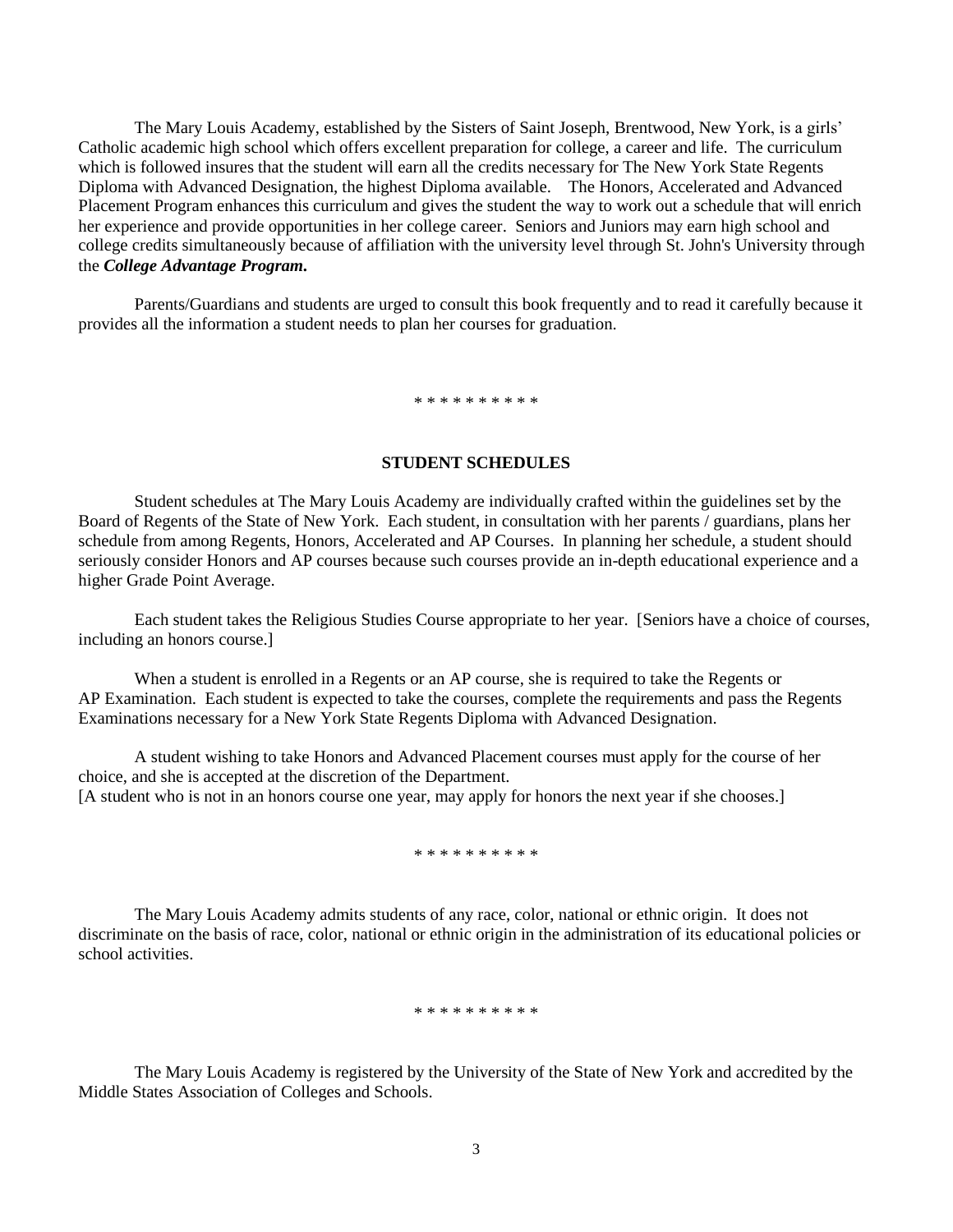### **DIPLOMA REQUIREMENTS**

The Mary Louis Academy requires a student to earn 26.50 credits, four of which are in Religious Studies. **The Mary Louis Academy student surpasses the New York State Regents Diploma with Advanced Designation by successfully completing the requirement of 4 years of Mathematics, 4 years of Science and 4 years of Religious Studies.**

| <b>New York State Regents Diploma with Advanced Designation</b>                       |              | <b>Examinations Required</b>                                                                                         |
|---------------------------------------------------------------------------------------|--------------|----------------------------------------------------------------------------------------------------------------------|
| English                                                                               | 4 Credits    | <b>English Comprehensive Examination</b>                                                                             |
| <b>Social Studies</b>                                                                 | 4 Credits    | Global History & Geography Regents Examination<br>and US History and Government Regents Examination                  |
| Mathematics                                                                           | 3 Credits    | Regents Examinations in Integrated Algebra,<br>Geometry and Advanced Algebra                                         |
| Science                                                                               | 3 Credits    | 2 Science Regents Examinations                                                                                       |
| Language<br>Other Than English [LOTE]                                                 | 3 Credits    | Comprehensive Examination                                                                                            |
| Fine Arts                                                                             | 1 Credit     | (Students who choose a concentration in Art will have their<br>schedule arranged to accommodate the needed courses.) |
| Health                                                                                | .50 Credit   |                                                                                                                      |
| Physical Education                                                                    | 2 Credits    |                                                                                                                      |
| Plus a sufficient number of courses<br>to bring the sum of credits to<br>a minimum of | 26.5 Credits |                                                                                                                      |
| <b>New York State Regents Diploma</b>                                                 |              | <b>Examinations Required</b>                                                                                         |
| English                                                                               | 4 Credits    | <b>English Comprehensive Examination</b>                                                                             |
| <b>Social Studies</b>                                                                 | 4 Credits    | Global History & Geography Regents Examination<br>and US History and Government Regents Examination                  |
| Mathematics                                                                           | 3 Credits    | Regents Examinations in Integrated Algebra                                                                           |
| Science                                                                               | 3 Credits    | 1 Science Regents Examination                                                                                        |
| Language<br>Other Than English [LOTE]                                                 | 1 Credit     |                                                                                                                      |
| Fine Arts                                                                             | 1 Credit     | (Students who choose a concentration in Art will have their                                                          |
| Health                                                                                | .50 Credit   | schedule arranged to accommodate the needed courses.)                                                                |
| Physical Education                                                                    | 2 Credits    |                                                                                                                      |
| Plus a sufficient number of<br>courses to bring the sum of credits<br>to a minimum of | 26.5 Credits |                                                                                                                      |

NB: Before Diplomas are awarded, all monetary obligations must be fulfilled.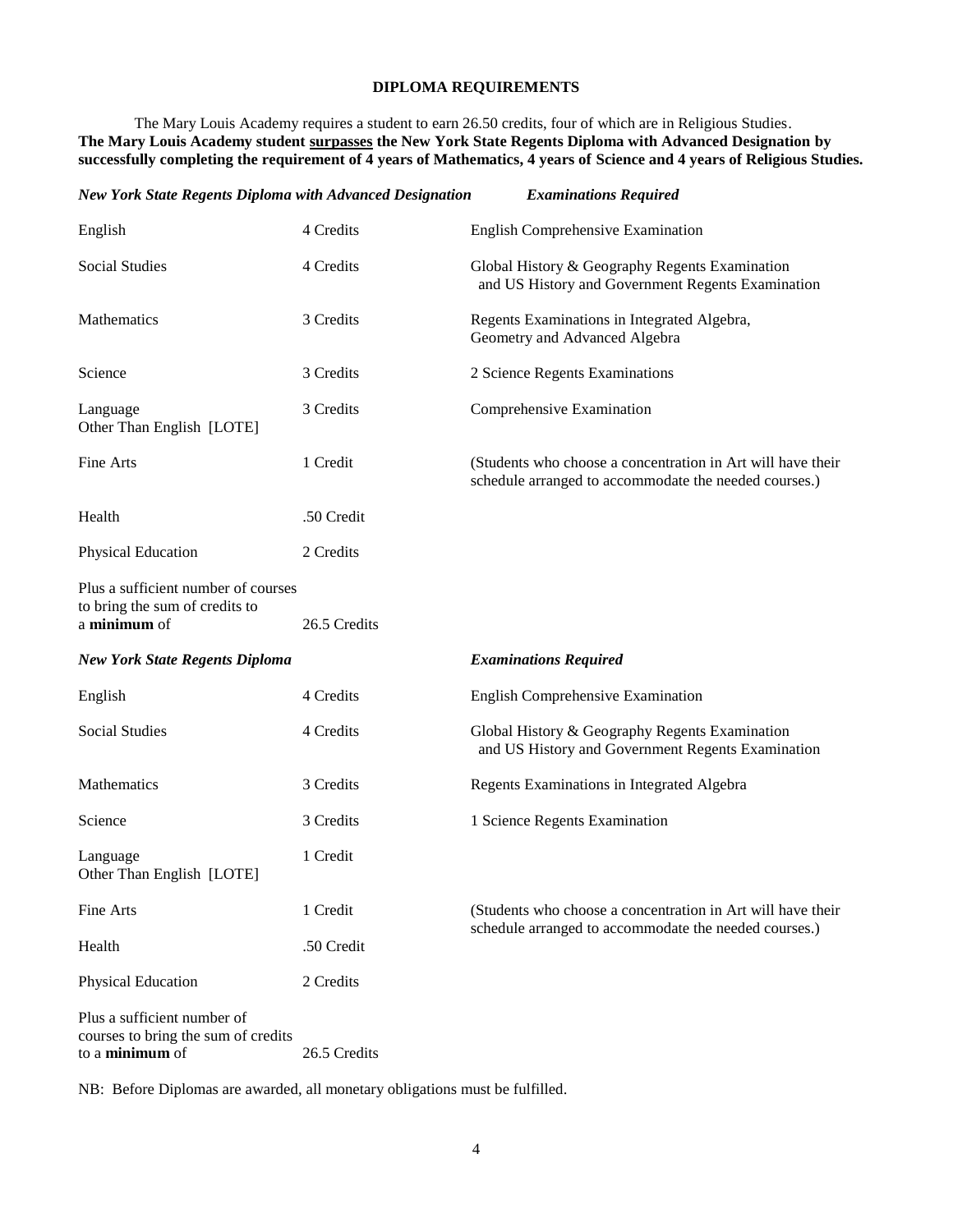### **PLANNING YOUR SCHEDULE**

### *FRESHMAN SCHEDULE*

Religion English Fine Arts Language **Mathematics** Physical Education Science Social Studies

### *SOPHOMORE SCHEDULE*

Religion English Health Language Mathematics Physical Education Science Social Studies

### *JUNIOR SCHEDULE*

Religion English Fine Arts Language Mathematics Physical Education Science Social Studies Electives to meet Requirements

### *SENIOR SCHEDULE*

Religion English Language **Mathematics** Physical Education Science Social Studies Electives to meet Requirements

When a student is enrolled in a Regents course, the student is required to take and pass the Regents Examination. Each year a student must take and pass the Courses and Regents needed to fulfill the requirements for the Diploma.

Students who choose a concentration in Art have their schedule adjusted to accommodate the needed courses.

*Each student is encouraged to take Honors and AP courses which enhance her academic experience and open opportunities for acceptance into College.*

Transcripts for students transferring to The Mary Louis Academy will be individually evaluated.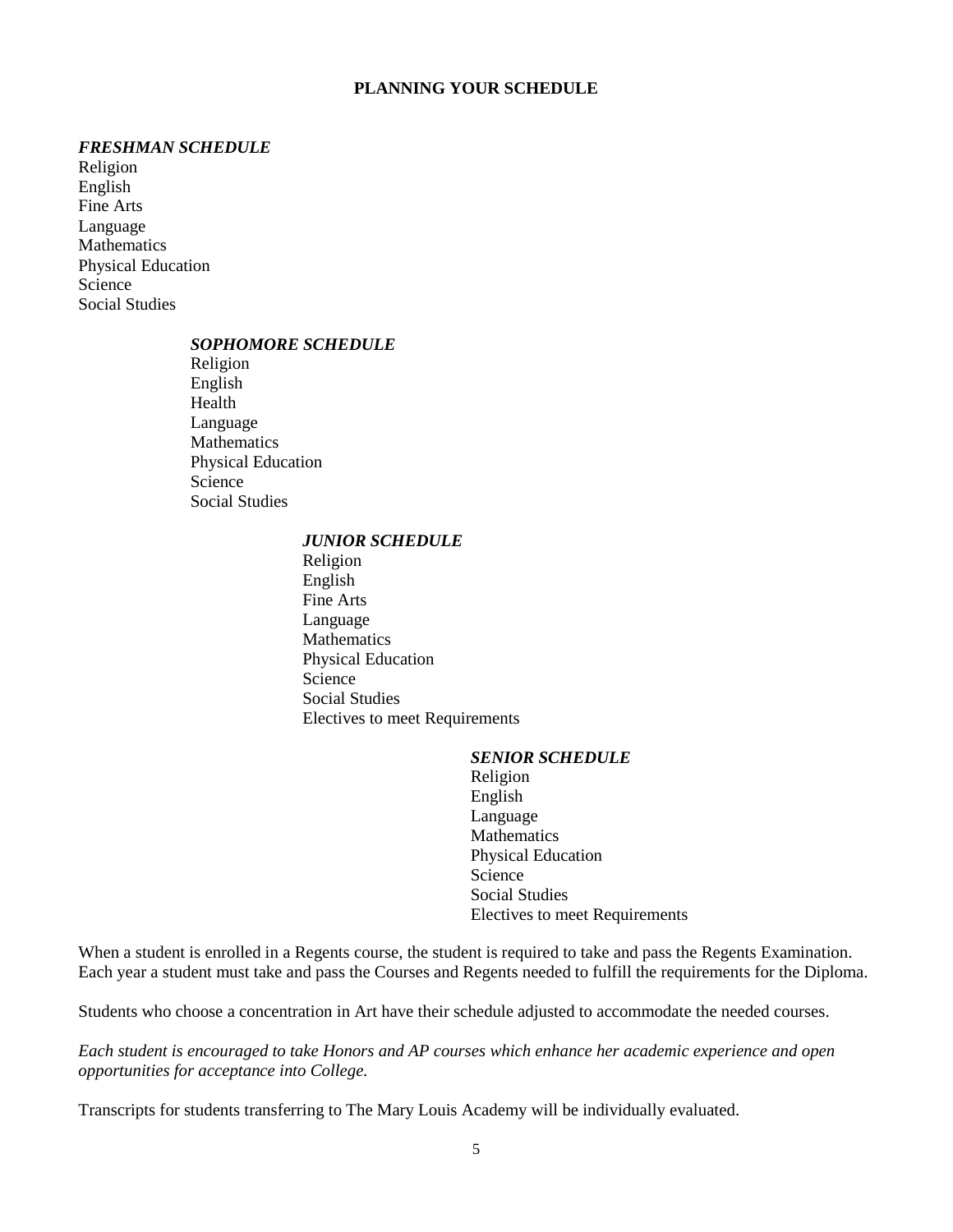### **GRADING SYSTEM**

The Mary Louis faculty records student achievement by numerical grades. Report Cards are issued at the end of each trimester: December, March and June.

### **G.P.A.**

For trimesters one, two and three, the G.P.A. is calculated on the grades for that trimester and a student's place on the Honor Roll is determined by trimester G.P.A. The G.P.A. for the yearly transcript is calculated on the cumulative G.P.A.

The G.P.A. is calculated by adding all the quality points and dividing by the number of credits attempted [not necessarily the credits achieved].

### **Course Point**

Course Point indicates the level of the content of a course. 1.25 . . . Advanced Placement, Accelerated or Honors Courses 1.00 . . . Regents or Elective Courses

### **Weighted Course Point**

Weighted Course Point is the Course Point multiplied by the credit for a course.  $[1.25 \times 1 = 1.25]$ 

### **Grade Points**

Grade Points are determined on final grades as follows:

| $A+ \ldots 95 - 100$ | 4.0 grade points |
|----------------------|------------------|
| $A \ldots 90 - 94$   | 3.5 grade points |
| $B+ \ldots 85 - 89$  | 3.0 grade points |
| $B \ldots 80 - 84$   | 2.5 grade points |
| $C+ \ldots 75 - 79$  | 2.0 grade points |
| $C \ldots 70 - 74$   | 1.5 grade points |
| $D \ldots 65 - 69$   | 1.0 grade points |
| $F \dots$ below 65   | 0 grade points   |

### **Quality Points**

Quality Points are computed by multiplying Weighted Course Point by Grade Point.

|  |  |  |  | C.P. $x$ Credit = W.C.P. $x$ Grade Point = Quality Point              |
|--|--|--|--|-----------------------------------------------------------------------|
|  |  |  |  | $\begin{bmatrix} 1.25 & x & 1 & = & 1.25 & x & 4 & = 5 \end{bmatrix}$ |
|  |  |  |  | $\begin{bmatrix} 1.00 & x & .50 = .50 & x & 2.5 = 1.25 \end{bmatrix}$ |

### **N.B.**

Students who do superior work and take advanced courses may earn an index above 4.0.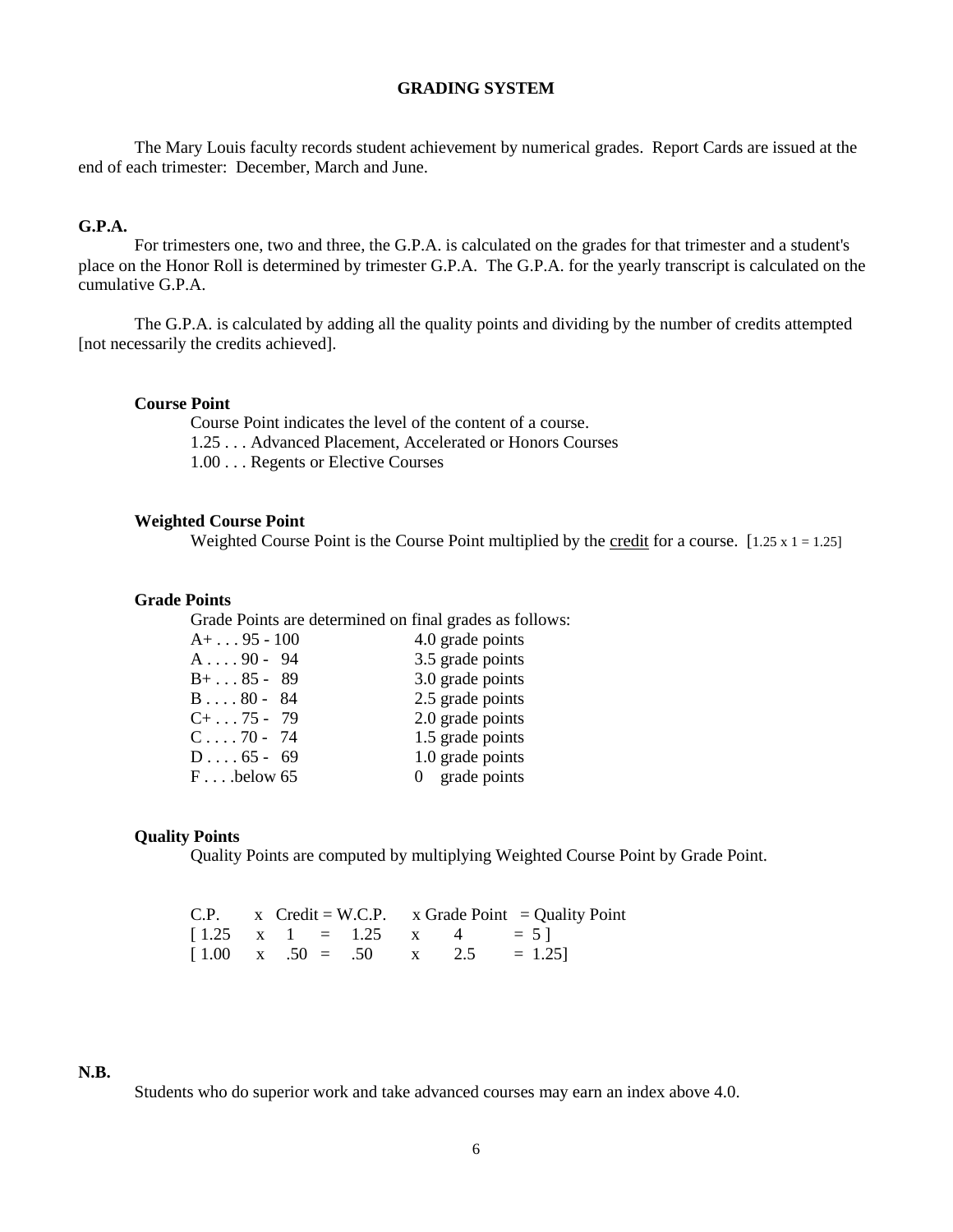### **HONORS**

### **Honor Roll**

| Principal's List    | G.P.A. of 3.9 or over | [and no grade less than 90]                    |
|---------------------|-----------------------|------------------------------------------------|
| <b>First Honors</b> | G.P.A. of $3.5$       | [and no grade less than 85]                    |
| Second Honors       |                       | G.P.A. of $3.2$<br>[and no grade less than 80] |

### **National Honor Society**

Juniors and Seniors who achieve a cumulative G.P.A. of 3.5 are eligible for the Mary Louis Chapter of the National Honor Society.

### **Rank**

Rank is calculated cumulatively on the G.P.A. at the end of each year and will be reported exactly.

### **FAILURES**

Course Failure - - Any student who fails one or two course(s) [whether a 1-credit or .50-credit course] must attend summer school in order to remove the failure(s). A student who fails three courses must transfer to another school.

Regents Examination Failure - - If a student fails a Regents Examination, it is her obligation to repeat the examination. She may choose one of the following:

1. Take the course in summer school and retake the required Regents.

or

2. Take an accredited Regents Prep Course during the summer and retake the required Regents.

Readmission - - If a student has a failure after attending summer school, she must apply to the Principal for readmission. Individual cases will be considered in view of the student's interests and capabilities, and diploma requirements.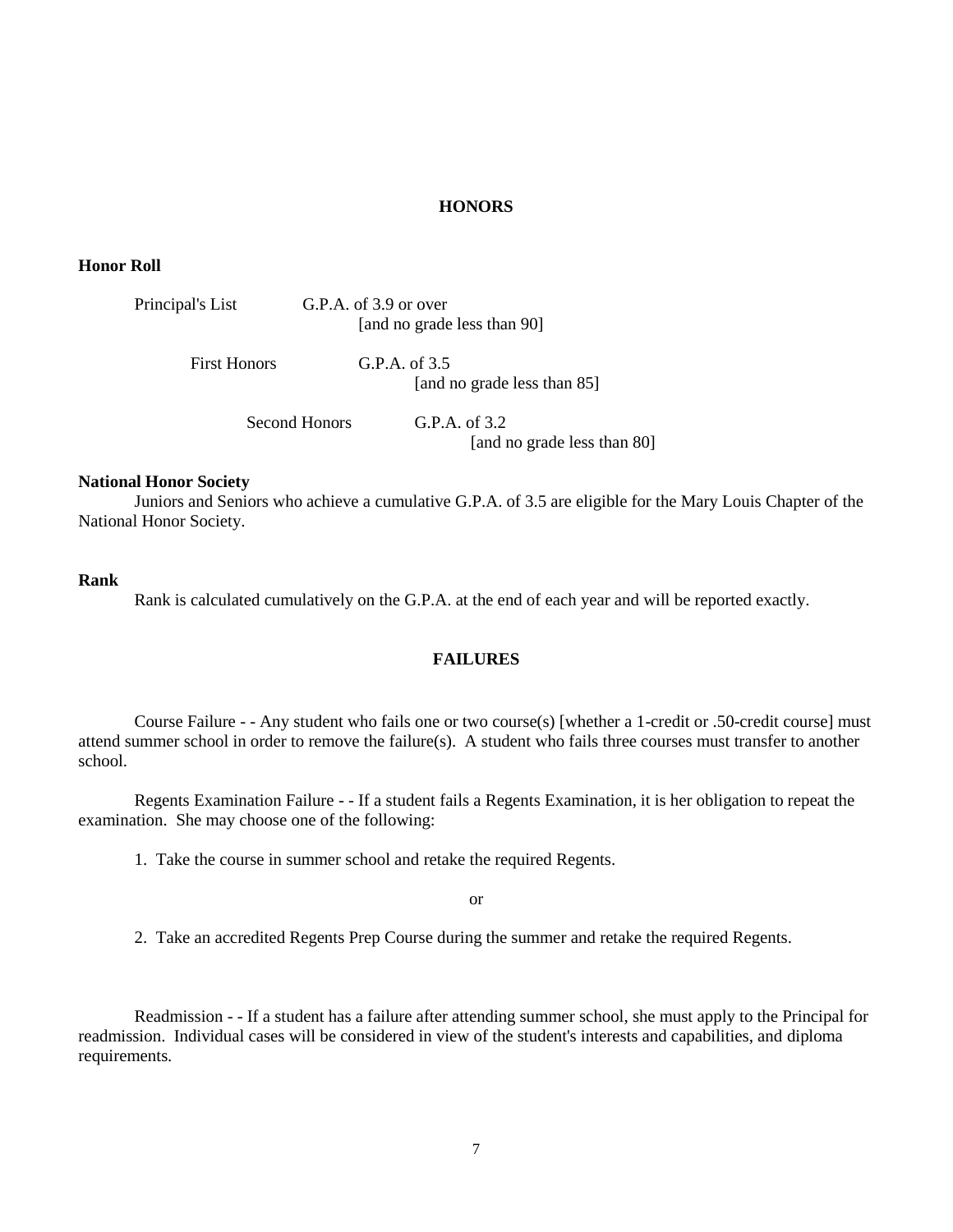### **COLLEGE PROGRAM**

**The college program** is a combined educational activity conducted through affiliation with St. John's University. The program is designed to provide Senior and Junior students with a challenging and profitable learning experience. Combining the best of high school and college work environments, eligible students may begin work toward their college degree.

### **St. John's University - College Advantage Program**

Please be aware that St. John's University has certain eligibility requirements. As of this printing, any student who wishes to participate must have a score of at least 1000 on the PSAT or SAT, and an academic average of 80% for Seniors and 85% for Juniors.

Courses conducted under this program are fully accredited college courses and the credit gained will have the same weight as if the courses were taken at the University by a matriculated or special student. The credits are then transferable to many colleges and universities across the country. The courses themselves will be taught by Mary Louis faculty at Mary Louis, and will be credited toward all diploma requirements. Thus, participating students will earn both Mary Louis and University credit for their work in this program.

### **Students are responsible to determine if the college they plan to attend will accept credit obtained through the College Advantage Program.**

Registration for the **College Advantage Program** takes place in the Fall and Spring.

St. John's University requires a fee for each course, each semester, for which a student registers. Because the fee is subject to change, it is not noted here but published in the **College Advantage Program Bulletin.** TMLA also requires a registration fee at the time of registration.

Please consult the **College Advantage Program Bulletin** for details.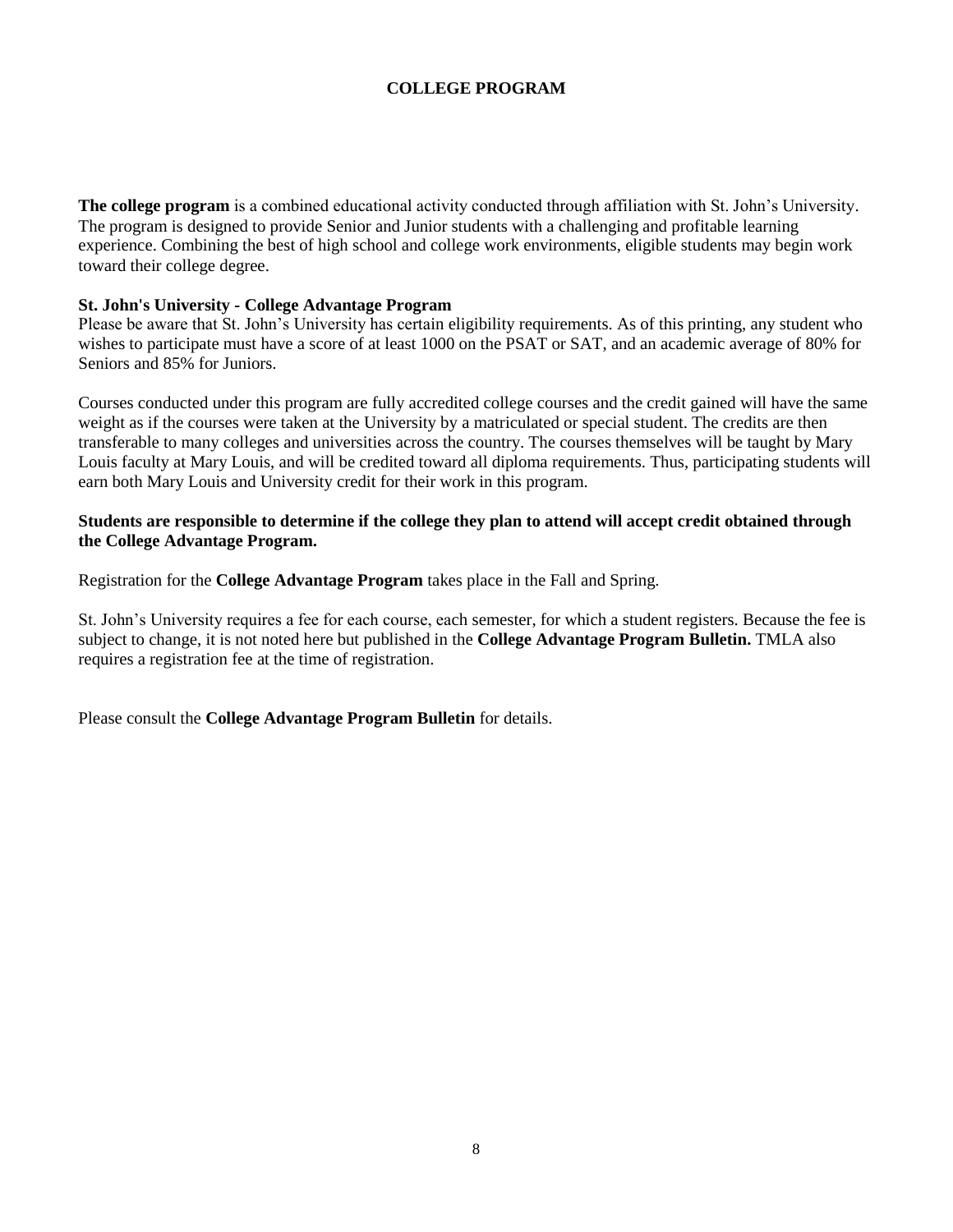### **ART DEPARTMENT**

The goal of the Art Department is to foster student creativity conducive to planning and producing works of art in a variety of media; a technical mastery necessary for the creation of a two dimensional work and an understanding of major art historical movements which have affected art through time.

### **Studio Art 941 Studio Art 0.50 Credit**

This foundation course focuses on those basic elements of design (space, light, color, form, line and texture), which are used to create an image. Examples of each element are treated in project form which requires the student's experimentation with a variety of media including ebony and colored pencils, pastels, markers and scratchboard.

### **ART CONCENTRATION**

### **Students invited to pursue a concentration in Art must select courses in the following order:**

- **1. Drawing - - required course for students with a concentration in art**
- **2. Painting - - required course for students with a concentration in art**
- **3. Advanced Placement Studio** *AND/OR* **Intro to Graphic Design**

Any student invited to pursue a concentration in Art or take a single elective course must obtain the approval of the Chairperson. (Students who have transferred from another school must present a portfolio to the Chairperson in order to obtain approval.) Approval for Studio Art students is based on an observed native ability, student's ability to focus on and follow teacher instructions as well as her ability to meet schedule and quality standards.

### *The following courses might meet at 7:45AM and/or 2:30-3:15PM (920, 921, 922, 925)*

### **Drawing 1 Credit 1 Credit 1 Credit** 1 Credit 1 Credit 1 Credit 1 Credit 1 Credit 1 Credit 1 Credit 1 Credit 1 Credit 1 Credit 1 Credit 1 Credit 1 Credit 1 Credit 1 Credit 1 Credit 1 Credit 1 Credit 1 Credit 1 Credit 1 Cre

*This course is required for all students invited to pursue a concentration in Art*. The student will learn how to draw objects in perspective; to organize portraits, landscapes and still life compositions as well as images dealing with social commentary. Further, she is instructed in the techniques involving the following media: pastels, ebony and colored pencils, pen/ink and scratchboard. Emphasis is placed on the creative and the technical aspect of drawing.

*PREREQUISITE: 941 - Studio Art REQUIREMENT: APPROVAL OF CHAIRPERSON*

**Painting 921 Painting 1 Credit** The painting course deals with the media of watercolor and acrylics. Using watercolor the student will experiment with the techniques of wash, wet-into-wet, drybrush and opaque watercolor. In acrylic painting particular attention is given to the study of color and its properties as well as to a variety of painting techniques.

This course may be taken for college credit through *College Advantage Program. PREREQUISITE: 920 - Drawing*

*REQUIREMENT: APPROVAL OF CHAIRPERSON*

### **Advanced Placement Studio 922 AP Studio 1 Credit**

Advanced Placement Studio provides an opportunity for the advanced student to work intensively in the preparation of a portfolio for submission to The College Board for college credit. The student will be guided in the preparation of an extensive amount of college level work which will include drawings and paintings. Enrollment in this course is especially helpful to the student who, after graduation, anticipates attending Art school or majoring in Art at a Liberal Arts College. All students enrolled in this course must present a portfolio to The College Board in May. *PREREQUISITE: 921 - Painting*

*REQUIREMENT: APPROVAL OF CHAIRPERSON*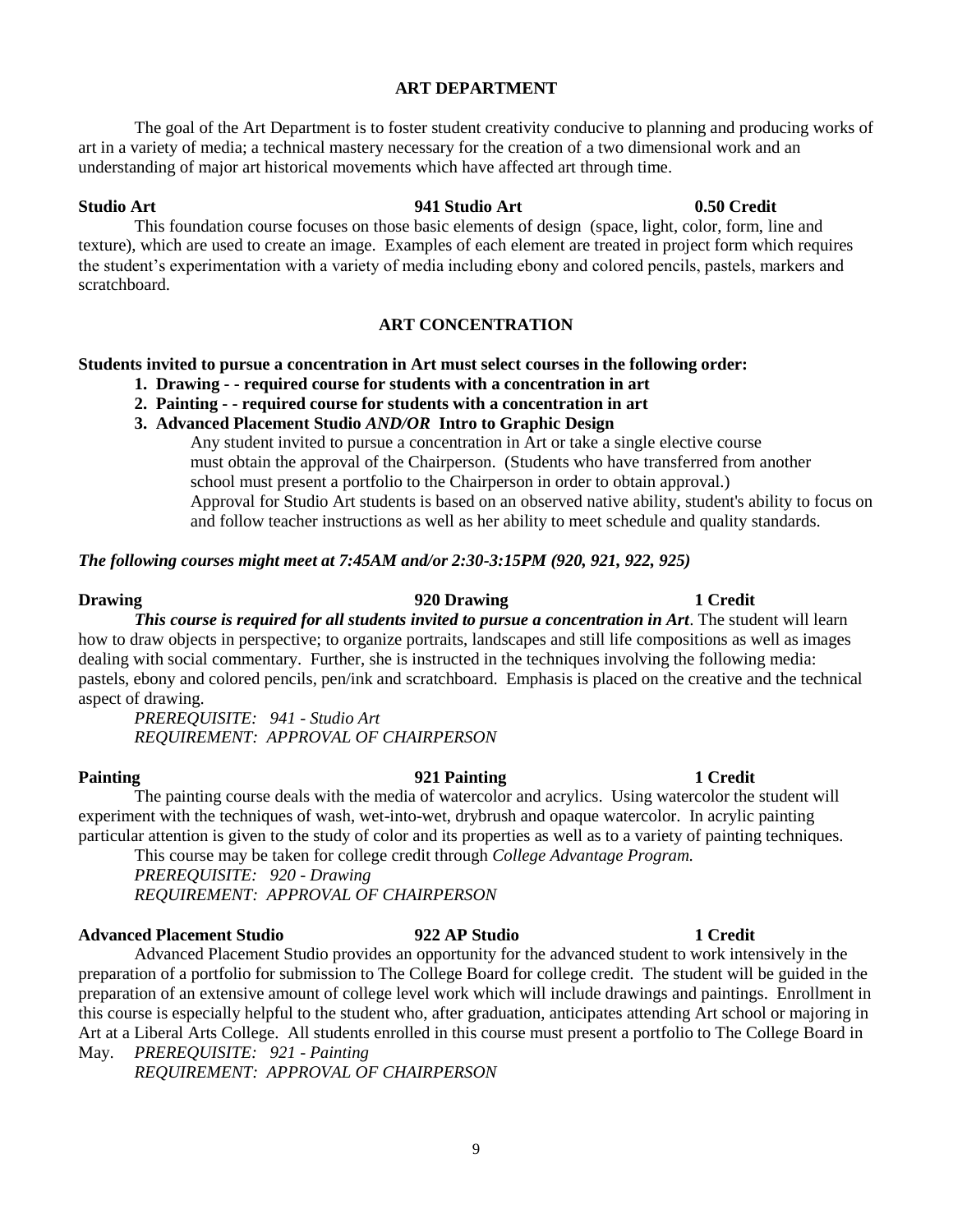### **Intro to Graphic Design 925 Graphic Design 1 Credit**

This course will introduce the techniques, technology and vocabulary associated with the visual communication that is graphic design. The student will incorporate aesthetic insight, conceptual skill and art historical information to create visual elements. Emphasis is placed on the execution of basic concepts such as typography, image and layout using Adobe Illustrator and Adobe Photoshop.

*PREREQUISITE: 921 - Drawing REQUIREMENT: APPROVAL OF CHAIRPERSON*

Materials Fee for the above courses are as follows:

| Studio Art     | \$15.00 | <b>Advanced Placement Studio</b> | \$60.00 |
|----------------|---------|----------------------------------|---------|
| <b>Drawing</b> | \$60.00 | Intro to Graphic Design          | \$60.00 |
| Painting       | \$60.00 |                                  |         |

Students taking a concentration in Art must complete the required three units of credit, inclusive of the Drawing, Painting, Advanced Placement and/or Graphic Design.

### **COUNSELING DEPARTMENT**

The counseling program is a developmental process involving each student in the areas of academic achievement, school and personal adjustment, educational, college and career planning. The Counselor's primary function is to relate to the individual within the context of the total learning experience based on the principle that counseling is an integral part of the school program.

Students are encouraged to improve their capacity to make value judgments, to practice responsible freedom, decision making, critical thinking and to be comfortable with their individuality. The counseling staff seeks to assist, not direct them.

According to the directives of the New York State Board of Regents, the objectives of all counseling personnel are:

- 1. To assist the students as early as possible in making appropriate and satisfying educational, personal, social and vocational adjustments and plans.
- 2. To assist parents, teachers and other school staff members in understanding better the needs and problems of each student.

There are four services provided directly to the students:

- A. Appraisal Services
- B. Testing Services
- C. Informational and Referral Services
- D. Counseling (Academic, Personal, Career, College)

Counseling Department Administers the PSAT to: Grades 10 and 11

Grades 9 - 12 are advised about sitting for the SAT Reasoning Test, SAT Subject Tests and the ACT.

- Grade 9 SAT Subject Tests
- Grade 10 SAT Subject Tests
- Grade 11 SAT Reasoning Tests, Subject Tests and ACT
- Grade 12 SAT Reasoning Tests, Subject Tests and ACT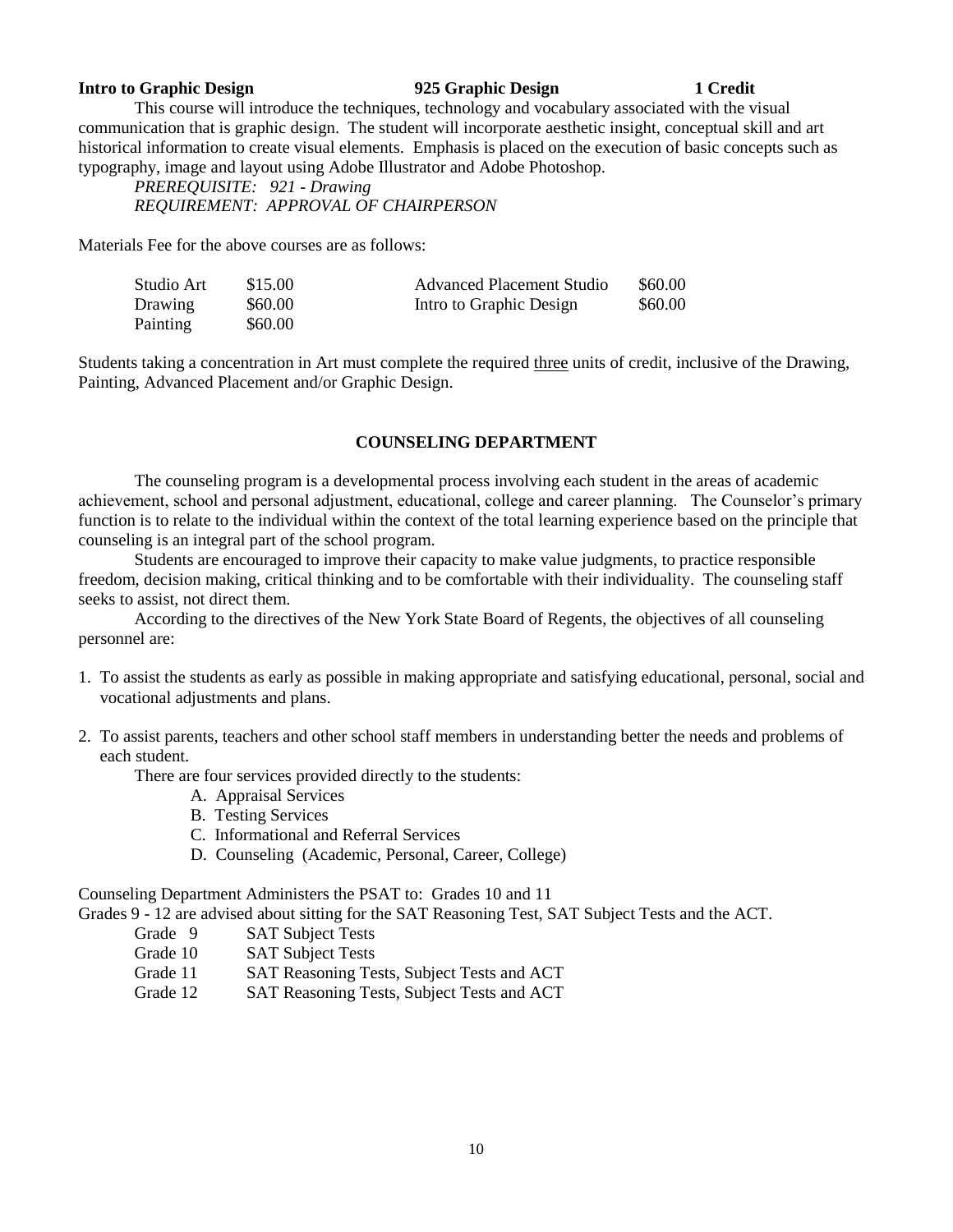### **Naviance**

Naviance is a college and career readiness software provider used for college planning and career assessment. Beginning in the ninth year, students complete and document the following inventories: Learning Styles, Multiple Intelligence, Study Skills, Personality Profile, Career Inventory and College Search.

Naviance provides students, parents and counselors with a complete, efficient and reliable college application process. It includes TMLA's college acceptance and scholarship history for reference.

### **Grade 9**

The Counselor meets with the entire class in small groups and in the classroom during the year to facilitate each student's orientation and transition to high school. Students will explore the following topics: study skills, time management, course selection, scheduling, self-esteem, communication and relationships. Students may meet individually with the counselor throughout the year to discuss personal/academic concerns.

### **Grade 10**

The Counselor meets with the entire class in small groups and in the classroom during the year to improve decision making and problem solving skills. Students have the opportunity to explore career goals within the context of their individual interests, values and abilities. An integral part of the exploration is the completion of a personality profile. Program planning and diploma requirements are discussed in depth. Students may meet individually with the counselor throughout the year to discuss personal/academic concerns.

### **Grade 11**

The Counselor meets with the entire class in small groups and in the classroom during the year primarily for the development of skills in researching college options which best meet the student's individual strengths, interests and goals. SAT and ACT orientation, researching financial aid and scholarship opportunities, involvement in planning courses for senior year and working on college applications are also part of the year's program. Students may meet individually with the counselor throughout the year to discuss personal/academic concerns.

### **Grade 12**

The counselor meets in senior seminars and with individual students to explore college selection, the college admissions process and the submission of college applications. Related topics such as essay writing, activity lists, recommendations, scholarships and financial aid are explored. Students may meet individually with the counselor throughout the year to discuss personal/academic concerns.

### **College Counselor**

A Counselor is available to students and parents/guardians for college planning and exploration. The College Counselor is the primary liaison to college admissions personnel. Information and updates are provided on an ongoing basis regarding college choices and references. Consultation with all level counselors for the purpose of providing resources and information is ongoing. The College Counselor conducts some Senior Seminars and Junior Groups on specific college topics. Senior and Junior students have scheduled interviews regarding their choices. Junior parents/guardians are invited to schedule a personal appointment to discuss student's college plans. The College Fair, Financial Aid Night, Junior Parent Night and college visitations are coordinated by the College Counselor.

### **ENGLISH DEPARTMENT**

The English Department strives to foster an awareness of the many forms of communication. Classes are conducted in an atmosphere which encourages independent, creative thinking and enthusiastic discourse. Courses focus on various aspects of literature, writing development, critical reading, and advanced skills needed in composition and speech. Additionally, courses embrace the Common Core with a focus on the analysis of informational texts and close reading of complex tests.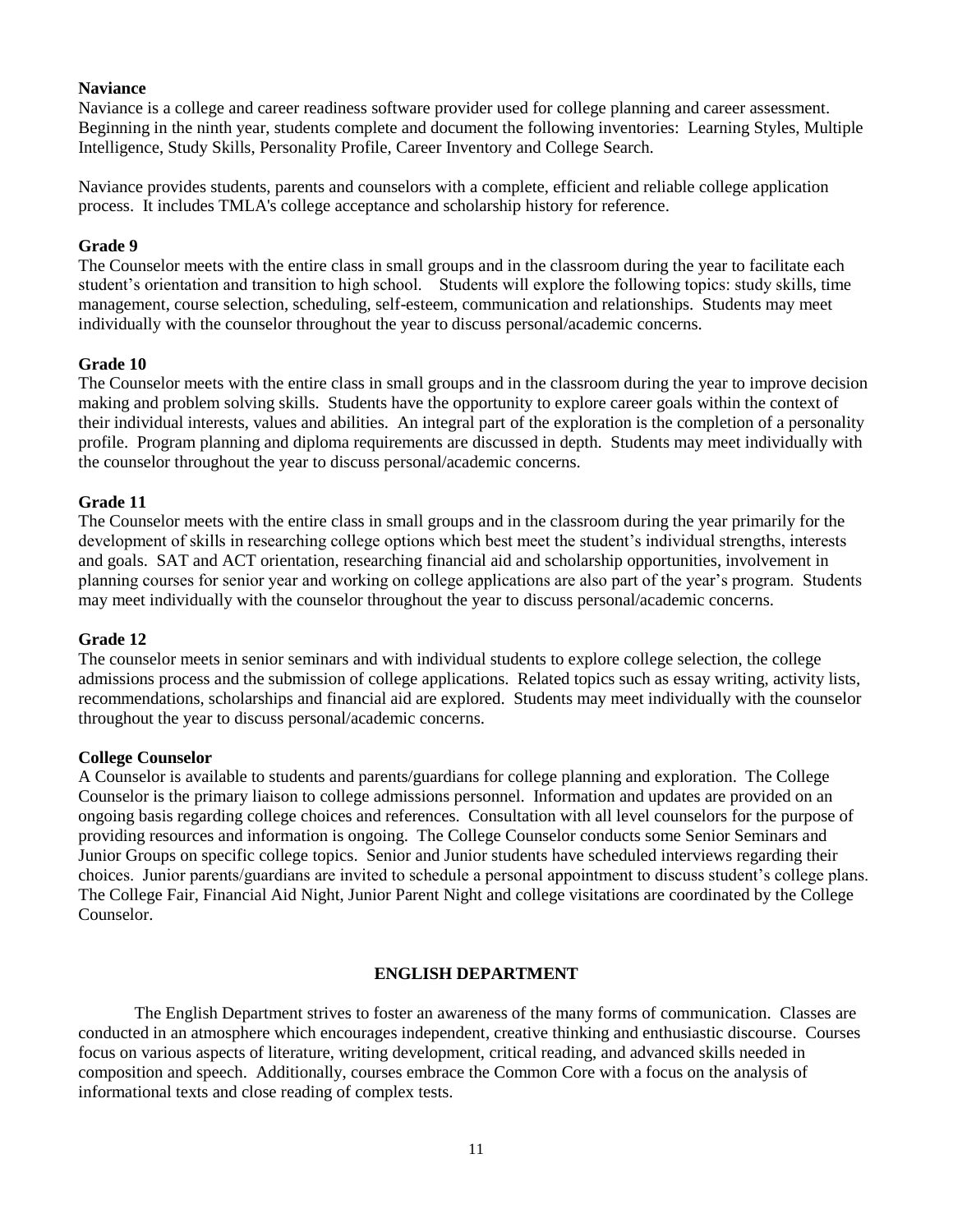### 12

### **Honors Courses**

Any student who wishes to be considered for an honors course must submit the appropriate application form by the noted deadline. Acceptance into an Honors course requires Departmental Approval. The following criteria are used:

- 1. Freshmen -- TACHS scores and school transcript
- 2. Sophomores
	- a. A minimum grade of 90% is needed for consideration
	- b. Recommendation of present English teacher based on facility in writing skills, motivation, and class participation.
- 3. Juniors - PSAT scores
	- a. A minimum grade of 90% is required for consideration.
	- b. Recommendation of present English teacher based on facility in writing skills, motivation and class participation.

 *The status of each student will be re-evaluated annually.*

### **Freshman English 610 English 9 1 Credit**

### *Introduction to Literary Genres*

This course includes the study of grammatical correctness and usage as well as the skills needed to excel on the PSAT. Emphasis is placed on the development of reading and writing skills in conjunction with an introduction to the elements of poetry, drama, fiction, and non-fiction. Selected poems, short stories, essays, novels, and plays are studied both for comprehension and for the authors' use of language. A structured vocabulary program is also included. Continued emphasis will be placed on aspects of the National Core Curriculum, including the reading of non-fiction texts that supplement the literary selections.

### **Freshman English Honors 611 English 9H 1 Credit**

### *Introduction to Literary Genres Honors*

This course includes the study of grammatical correctness and usage as well as the skills needed to excel on the PSAT. Emphasis is placed on the development of complex reading and sophisticated writing skills in conjunction with a rigorous study of the elements of poetry, drama, and fiction with an added emphasis on the analysis of informational texts. Selected poems, short stories, essays, novellas, novels, and plays are studied both for comprehension and for the authors' use of language.

### **Sophomore English 620 English 10 1 Credit**

### *Survey of American Literature*

This course examines American authors and their works, from the earliest Puritans to the more contemporary voices of our society. Students will study American literature in a variety of genres from authors such as Hawthorne, Poe, Emerson, Thoreau, Frost, Steinbeck, Miller, Walker, and Wharton. The course emphasizes the continued development of writing and critical thinking skills and incorporates a structured vocabulary program in preparation for the PSAT and SAT. Continued emphasis will be placed on aspects of the National Core Curriculum, including the reading of non-fiction texts that supplement our literary selections.

### **Sophomore English Honors 621 English 10H 1 Credit**

### *Survey of American Literature Honors*

This course is an accelerated and expanded version of English 620, featuring some alternate titles and further study of selected works, particularly Steinbeck's *The Grapes of Wrath* and Wright's *Native Son.* Emphasis will be placed on the writing of critical literary analysis and deepening the students' understanding of the connections between an author and his or her works.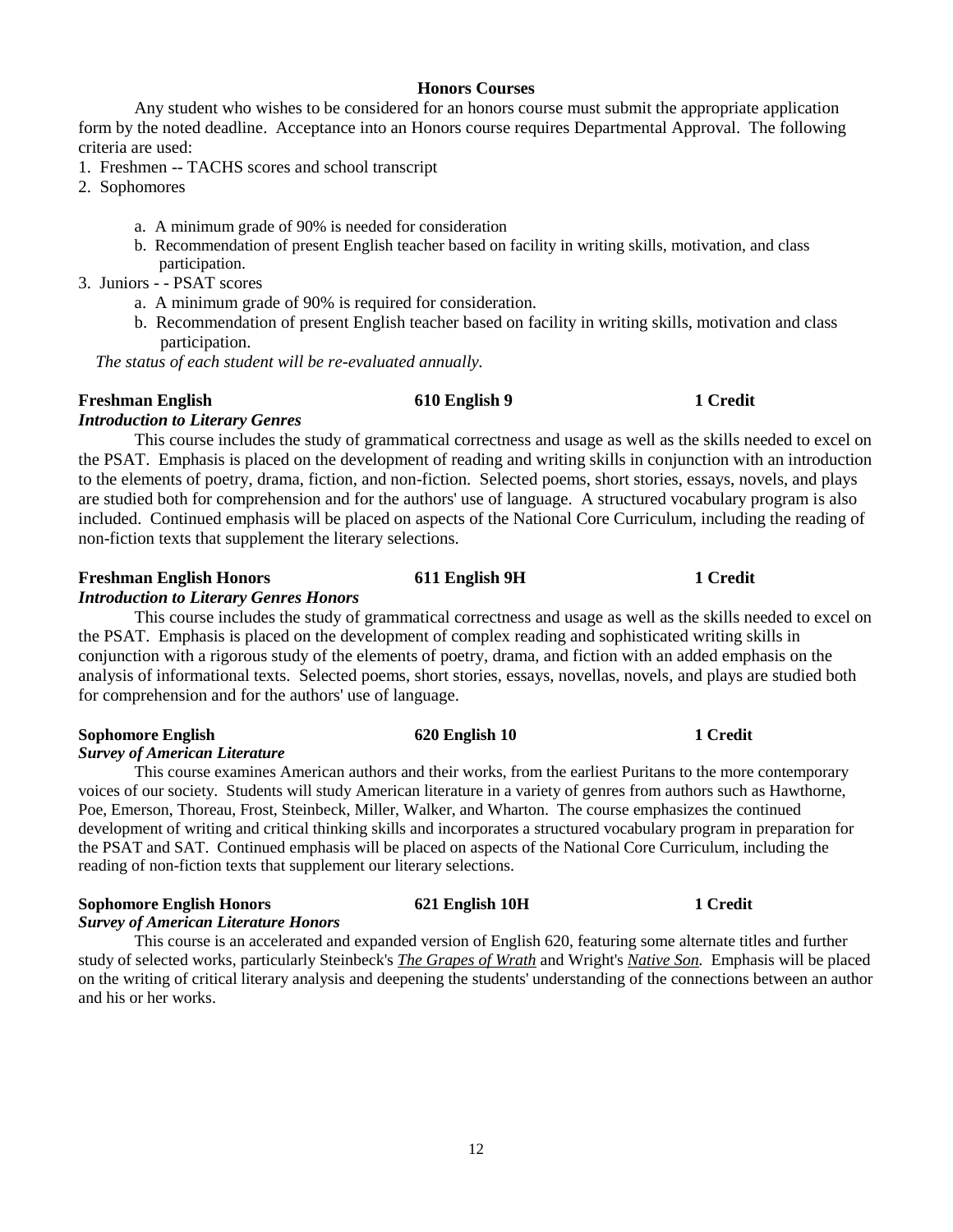### **Junior English 630 English 11 1 Credit** *Literature of English Speaking Peoples*

This course introduces students to authors of the British Isles, including Shakespeare, Chaucer, Wilde and Huxley, while continuing the study of American authors such as Fitzgerald and Hemingway. Skills related to the SAT will be an integral component of this course, as will preparation for the Regents Examination in English Language Arts (Common Core). Continued emphasis will be placed in aspects of the National Core Curriculum, including the reading of non-fiction texts that supplement our literary selections.

### **Junior English Honors 631 English 11H 1 Credit**

### *Literature of English Speaking Peoples, with Applied Practice*

This course is an accelerated and expanded version of English 630, featuring some alternate titles and further study of selected works, particularly Chaucer's *Canterbury Tales.* In addition, this course features a literary skills component ("Applied Practice") which will prepare students who may be considering Advanced Placement Literature and Composition for their 12th year course selection.

### **Advanced Placement English 637 JR Advanced Placement 1 Credit** *Language and Composition*

This course examines various rhetorical devices and strategies of writing. It prepares students for the New York State Regents Examination in English Language Arts (Common Core) and the AP English Language and Composition Examination. Materials will be drawn primarily from British and American prose works of various periods and genres. The class will discuss rhetorical appeals to reason and to emotion, and will consider the relationship among the speaker, audience, message, and purpose of text.

Students taking the course are required to take the Advanced Placement Examination. (*The cost of the examination is assumed by the student.)*

To be considered for this course, students must have a 90% average in their previous English courses and the recommendation of their 10th-grade English teacher.

### **Senior English 640 English 12 1 Credit**

### *Science Fiction and Utopian Literature*

This is a survey course designed to introduce students to some of the major writers and thinkers of science fiction and utopian literature: Mary Shelley, H. G. Wells, George Orwell, Ray Bradbury, and Kurt Vonnegut to name a few. The course will deal with the philosophical consequences of our technological age; social planning, economics, moral choice, and freedom vs. security are some of the myriad topics to be examined. In addition, students will be required to complete a college-level research paper in a science fiction topic of their choice.

### **Senior English Themes In Literature 642 English 12 1 Credit**

### *Voices in Literature*

English 642 comprises the study of literature and the craft of writing. One trimester will emphasize an intense practice of the skills that are necessary to write a research paper.

The literature studied in this course is both classic and contemporary; it is chosen by the instructor from various genres and will examine works by English speaking authors and translations from other literary traditions. The works will include such works as: *A Doll House, A Streetcar Named Desire, Rebecca, The Glass Castle, The Memory Keeper's Daughter, A Thousand Splendid Suns,* and *Water For Elephants.* This course additionally prepares students for collegiate level presentations.

### **Senior English 644 English 12 1 Credit** *Modern Drama*

This course will introduce students to plays and playwrights from the canon of Modern Drama, from Ibsen to the twenty-first century. Students will learn about the development of contemporary theater and will study works by Tennessee Williams, Lillian Hellman, John Patrick Shanley, and others. In addition to studying literary aspects of dramatic works, students will gain an understanding of how each work translates to the stage through such elements as acting, stage direction, and set design. Students in this course are not required to perform as actors.

Trimester one and two will prepare students to use advanced methods of composition for assignments, including a college application essay (Tri I) and MLA-Style research paper (Tri II).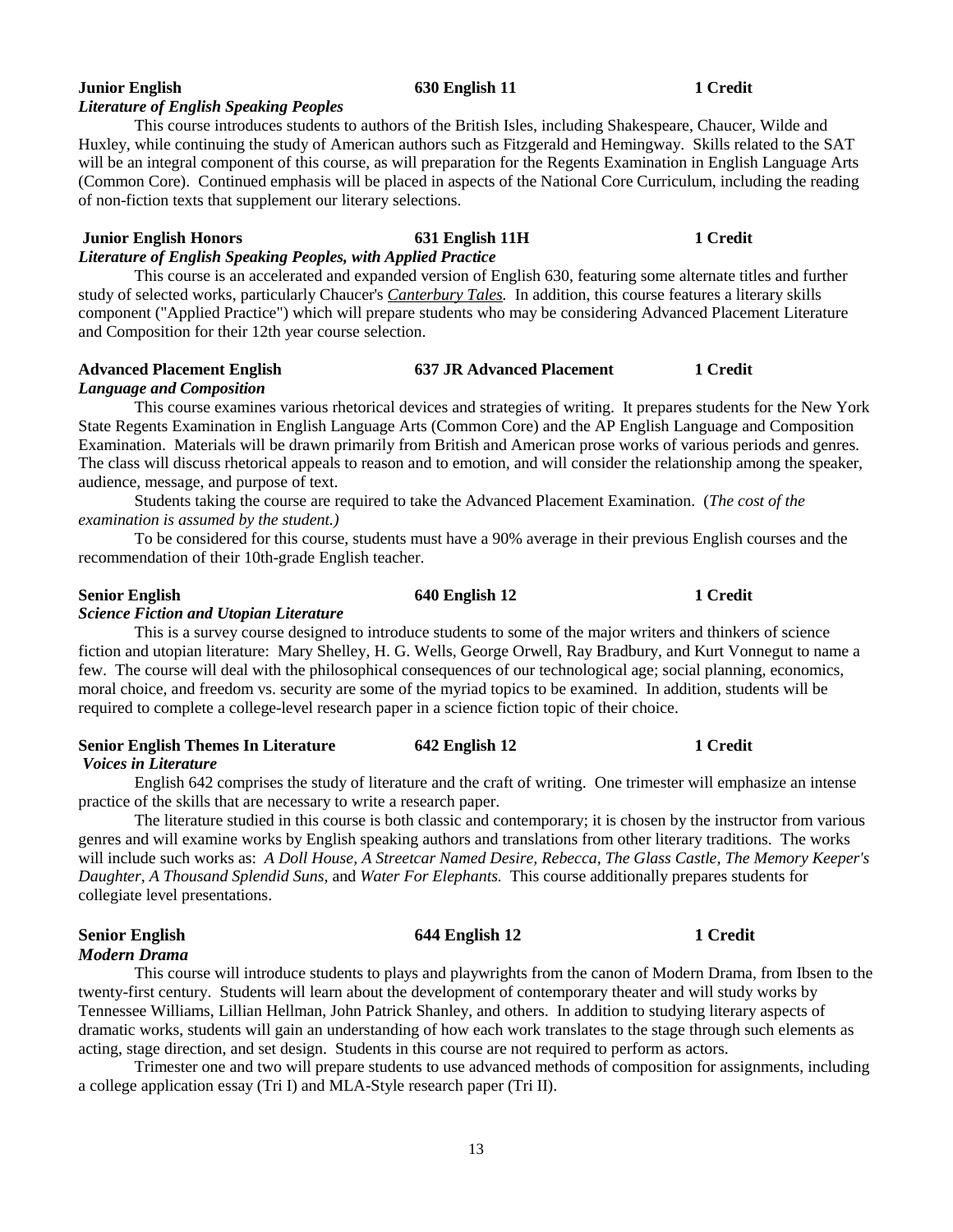# *Literature and Composition*

**Advanced Placement English 647 SR Advanced Placement 1 Credit**

This is a college-level introductory course in English, aimed at preparing students to take the Advanced Placement Examination in Literature and Composition and for the rigors of university writing. Students will develop skills in advanced composition and rhetoric including grammar and usage and the structure of contemporary English. They learn to use advanced methods of research and composition to write a research paper. Students will develop skills in critical reading as they pursue works which will deal with ideas and values that have confronted people throughout the ages.

The focus of this course includes outstanding writers from ancient to modern times. Novels, essays, poetry, drama, and short stories are included. (Writers will include Sophocles, Ibsen, Hemingway, Plath, Miller, O'Neill, and Joyce.) Literary papers, discussions and class work will center on literary techniques and the universal questions that arise from consideration of such works.

Students taking the Course are required to take the Advanced Placement Examination. (*The cost of the examination is assumed by the student.)*

This course may be taken for college credit through *College Advantage Program.* Open to Seniors who qualify and have Departmental Approval.

> *REQUIREMENTS: A minimum grade of 90% required for consideration. Recommendation of present English teacher Score of no lower than 80%ile on PSAT*

**FIFTH YEAR IN ENGLISH:** A student who wishes a 5th-year elective in English must meet the requirements and register for the following course:

### **Senior English 641 English Honors 1 Credit**

### *Fundamentals of Creative Writing*

This is an honors-level Creative Writing class intended for students with an advanced command of English and some background in Creative Writing. Students will develop a sound foundation in the craft of fiction writing, creative non-fiction and poetry through self-generated projects and consideration of others' styles and techniques. The core curriculum of this course will consist of weekly writing labs and conferences toward the development of student portfolios. Writing labs will be supplemented with lessons in the craft of fiction writing and poetry, as well as the study of literature with an emphasis on author's craft and technique. Students will attend readings of working authors in and around New York City, and will complete a craft analysis of a major author during Trimester II. Departmental approval is required for this course.

### **FINE ARTS**

Students are required to earn 1 credit in Fine Arts. This credit may be earned in Music or a combination of Art and Music or Theatre Arts. *(see Art or Music)*

### **LANGUAGE OTHER THAN ENGLISH DEPARTMENT**

The Language Other Than English Department strives to help each student attain a high degree of proficiency in the four skills of listening, speaking, reading and writing. The department fosters an interest in and an appreciation for the geography, history, literature and cultural aspects of the country/civilization of the target language.

The Mary Louis Academy requires students to take 3 years of a Language Other Than English. A Comprehensive Examination is required at the completion of the third year of second language study in order to fulfill the requirement for the New York State Regents Diploma with Advanced Designation.

**Please note:** Usually a student beginning Level I of a Language Other Than English in Freshman year, must take that language for the remaining 2 credits.

*Students who have experience with a second language, whether at home or in a school setting, must take a placement examination.*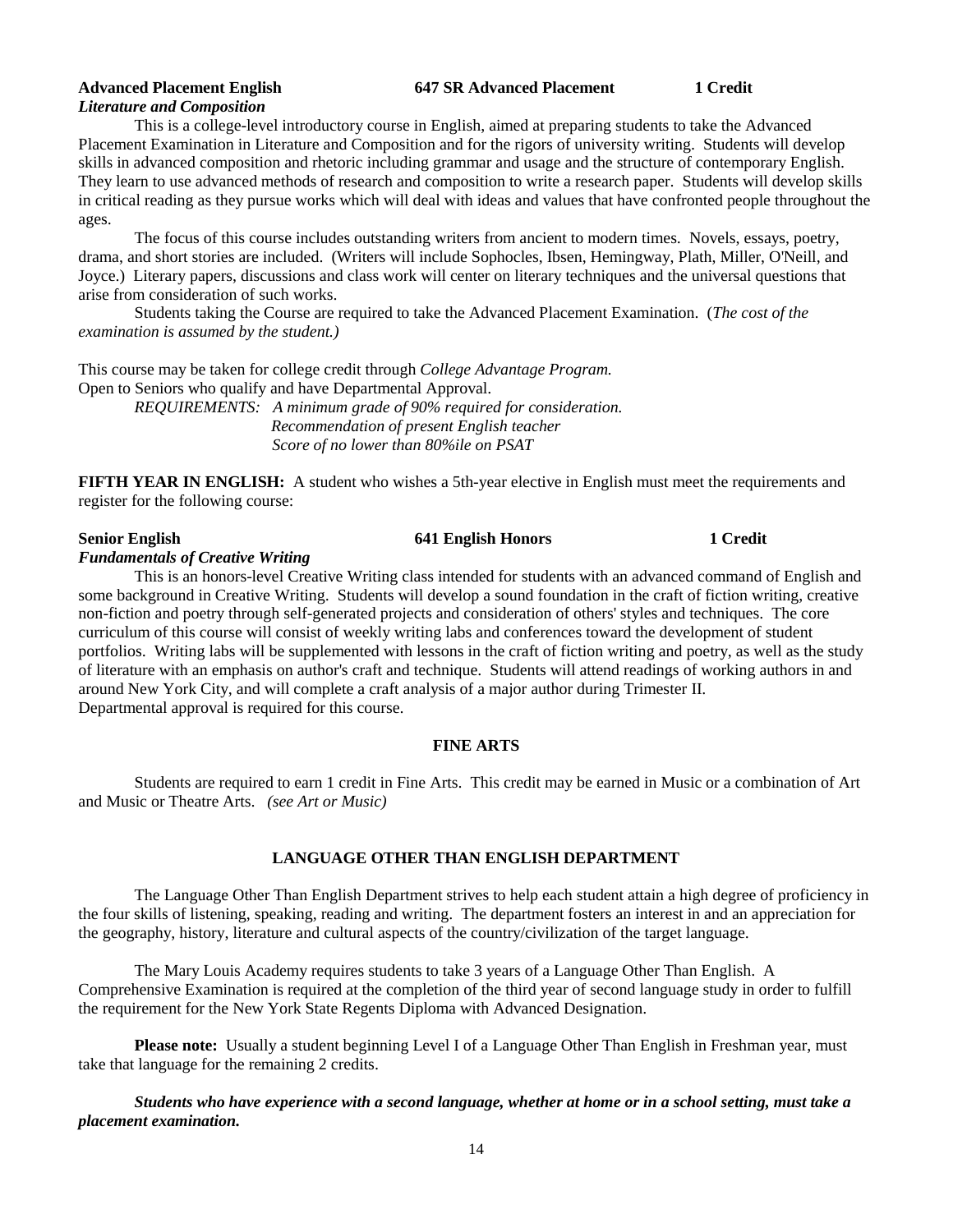### **Latin I 711 Latin 1 1 Credit**

### This course presents the structure of Latin, its basic forms and syntax. Points of grammar are presented in the context of simple Latin selections such as familiar fairy tales, biographical sketches and playlets. The study of Latin vocabulary highlights the influence of Latin on other foreign languages and on English. Readings in Latin and English acquaint the student with the history, culture, myths and legends of the Romans.

### **Latin II 712 Latin 2 1 Credit** The work of Latin I is reviewed and new grammar and forms are introduced. In addition to the continued study of word derivation, students are introduced to more complex sentence structure and are taught to apply this knowledge in improving their own writing skills. Students read selections from Latin literature with an emphasis on the works of Julius Caesar. The life and times of this great leader as well as his influence on modern civilization are examined. *PREREQUISITE: Latin I*

**Latin III 713 Latin 3 1 Credit** In this course the student is exposed to pertinent works of Cicero revealing him as a man, politician and philosopher. His writings and those of other authors present an insight into the political, social and economic life of that epoch in Roman History. The scope of the course is a survey of government and literature from the third century B.C. through the Middle Ages. Both Latin and English readings are used in this course. Preparation for the TMLA Comprehensive LOTE Examination for Regents Credit is an integral part of this course and is required of all students. *PREREQUISITE: Latin II*

**Latin III Honors 716 Latin 3H 1 Credit** The Honors Level III course in Latin includes all aspects of the Regents Level III course along with an introduction to literature and advanced cultural study. Writing skills will be at a higher level and include more complex grammatical structures, more advanced verb tenses and increased topical vocabulary. Students will work with current technology in an effort to increase their listening comprehension and speaking ability. Students are expected to have already mastered (i.e. are able to recall/use in written form) the present, past and imperfect verb tense forms of both regular and irregular verbs. Preparation for the TMLA Comprehensive LOTE Examination for Regents Credit is an integral part of this course and is required of all students.

*PREREQUISITE: Latin II*

### **Latin Advanced Placement 717 AP Latin 1 Credit**

This course will emphasize a continued examination of grammar, as well as encompassing reading, study and interpretation of Latin literature in the original text, with a focus on the writings of Virgil and Caesar in preparation for the AP Examination.

Students taking the course are required to take the AP Examination. *(The cost of the examination is assumed by the student.)*

*PREREQUISITE: TMLA Comprehensive LOTE Exam and Departmental Approval*

### **French I 721 French 1 1 Credit**

The development of speaking, listening, reading and writing skills is stressed at this beginning level through an integrated program of classroom lessons, technology and supplementary cultural information. Students are introduced to the history, culture and civilization of France.

The work of French I is continued in order that the student may achieve greater confidence and proficiency in communication and writing skills. Students will continue the study of French culture, history and civilization. *PREREQUISITE: French I - or its equivalent*

### **French III 723 French 3 1 Credit**

This course aims at an intensification of the skills introduced and developed in Levels I and II, with further development of more difficult grammar points. There is an emphasis on vocabulary building, reading comprehension and composition. An introduction to French Literature is also included along with further study of the history, culture and civilization of France. Preparation for the TMLA Comprehensive LOTE Examination for Regents Credit is an integral part of this course and is required of all students.

*PREREQUISITE: French II - or its equivalent*

### **French II 722 French 2 1 Credit**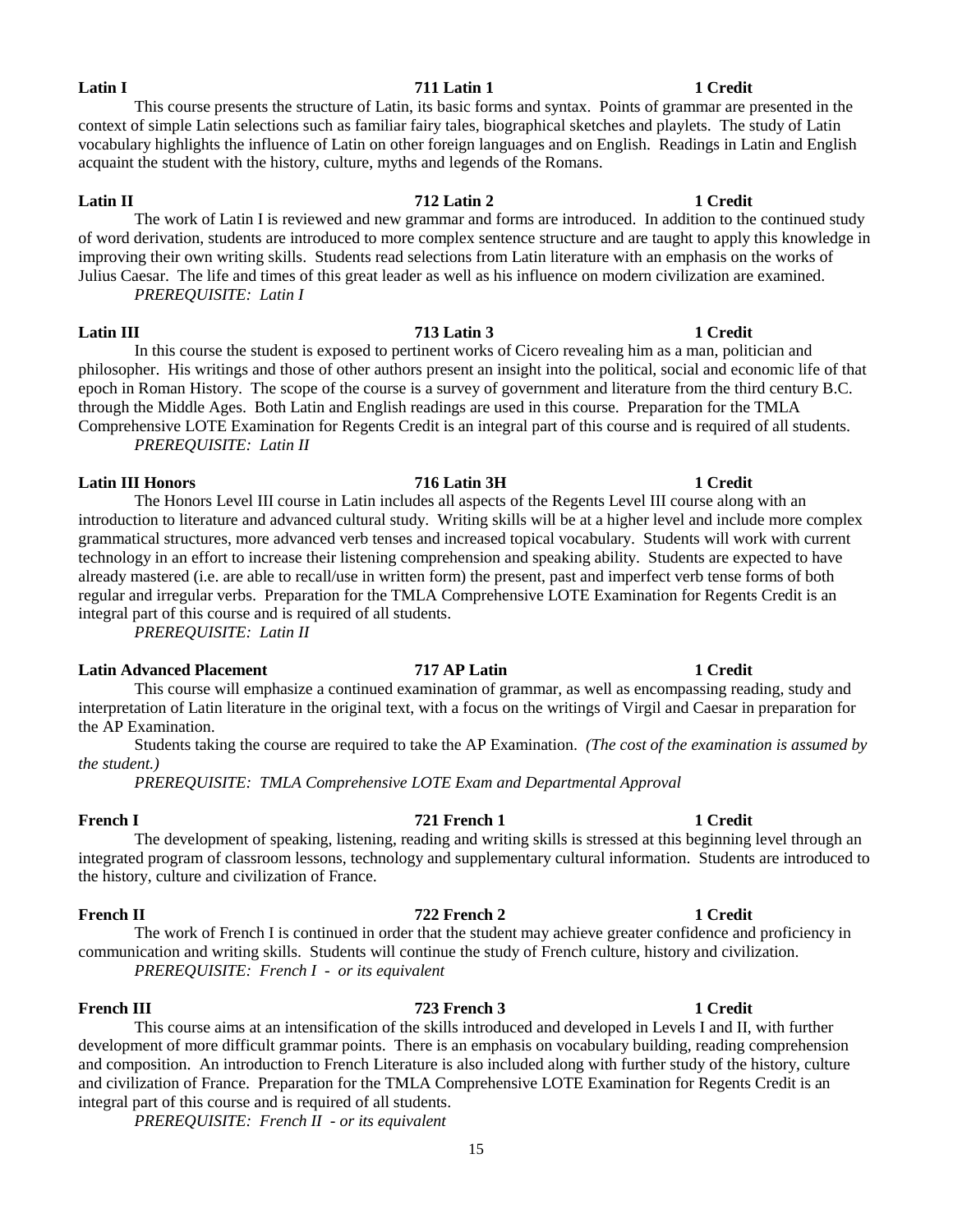### **French III Honors 726 French 3H 1 Credit**

### The Honors Level III course in French includes all aspects of the Regents Level III course along with an introduction to literature and advanced cultural study. Writing skills will be at a higher level and include more complex grammatical structures, more advanced verb tenses and increased topical vocabulary. Students will work with current technology in an effort to increase their listening comprehension and speaking ability. Students are expected to have already mastered (i.e. are able to recall/use in written form) the present, past and imperfect verb tense forms of both regular and irregular verbs. Preparation for the TMLA Comprehensive LOTE Examination for Regents Credit is an integral part of this course and is required of all students.

*PREREQUISITE: French II - or its equivalent*

### **French Advanced Placement 727 AP French 1 Credit**

This course begins with a review of grammar emphasizing the advanced constructions. Conversational skills are stressed through oral presentations and discussion of every day historical and cultural topics and reading materials. An in depth study of French history, culture and civilization will include French Literature, Art and Music. Students taking the course are required to take the AP Examination. *(The cost of the examination is assumed by the student.)*

*PREREQUISITE: TMLA Comprehensive LOTE Exam and Departmental Approval*

### **Italian I 731 Italian 1 1 Credit**

The development of speaking, listening, reading and writing skills is stressed at this beginning level through an integrated program of classroom lessons, technology and supplementary cultural information. Students are introduced to the history, culture and civilization of Italy.

### **Italian II 732 Italian 2 1 Credit**

The work of Italian I is continued in order that the student may achieve greater confidence and proficiency in communication and writing skills. Students will continue the study of Italian culture, history and civilization. *PREREQUISITE: Italian I - or its equivalent*

**Italian III 733 Italian 3 1 Credit** This course aims at an intensification of the skills introduced and developed in Levels I and II, with further development of more difficult points of grammar. There is an emphasis on vocabulary building, reading comprehension and composition. An introduction to Italian Literature is also included along with further study of the history, culture and civilization of Italy. Preparation for the TMLA Comprehensive LOTE Examination for Regents Credit is an integral part of this course and is required of all students.

*PREREQUISITE: Italian II - or its equivalent*

### **Italian III Honors 736 Italian 3H 1 Credit**

The Honors Level III course in Italian includes all aspects of the Regents Level III course along with an introduction to literature and advanced cultural study. Writing skills will be at a higher level and include more complex grammatical structures, more advanced verb tenses and increased topical vocabulary. Students will work with current technology in an effort to increase their listening comprehension and speaking ability. Students are expected to have already mastered (i.e. are able to recall/use in written form) the present, past and imperfect verb tense forms of both regular and irregular verbs. Preparation for the TMLA Comprehensive LOTE Examination for Regents Credit is an integral part of this course and is required of all students.

*PREREQUISITE: Italian II - or its equivalent*

### **Italian IV Honors 739 Italian 4H 1 Credit**

This course includes a review of grammar emphasizing advanced construction. Conversational skills are stressed through oral presentations and discussion of every day historical and cultural topics and reading materials. An in depth study of Italian history, culture and civilization will include Italian Literature, Art and Music. All materials are in Italian and students must do all work in Italian using all major verb tenses and correct grammatical norms. *PREREQUISITE: TMLA Comprehensive LOTE Exam and Departmental Approval*

### This course may be taken for college credit through *College Advantage Program.*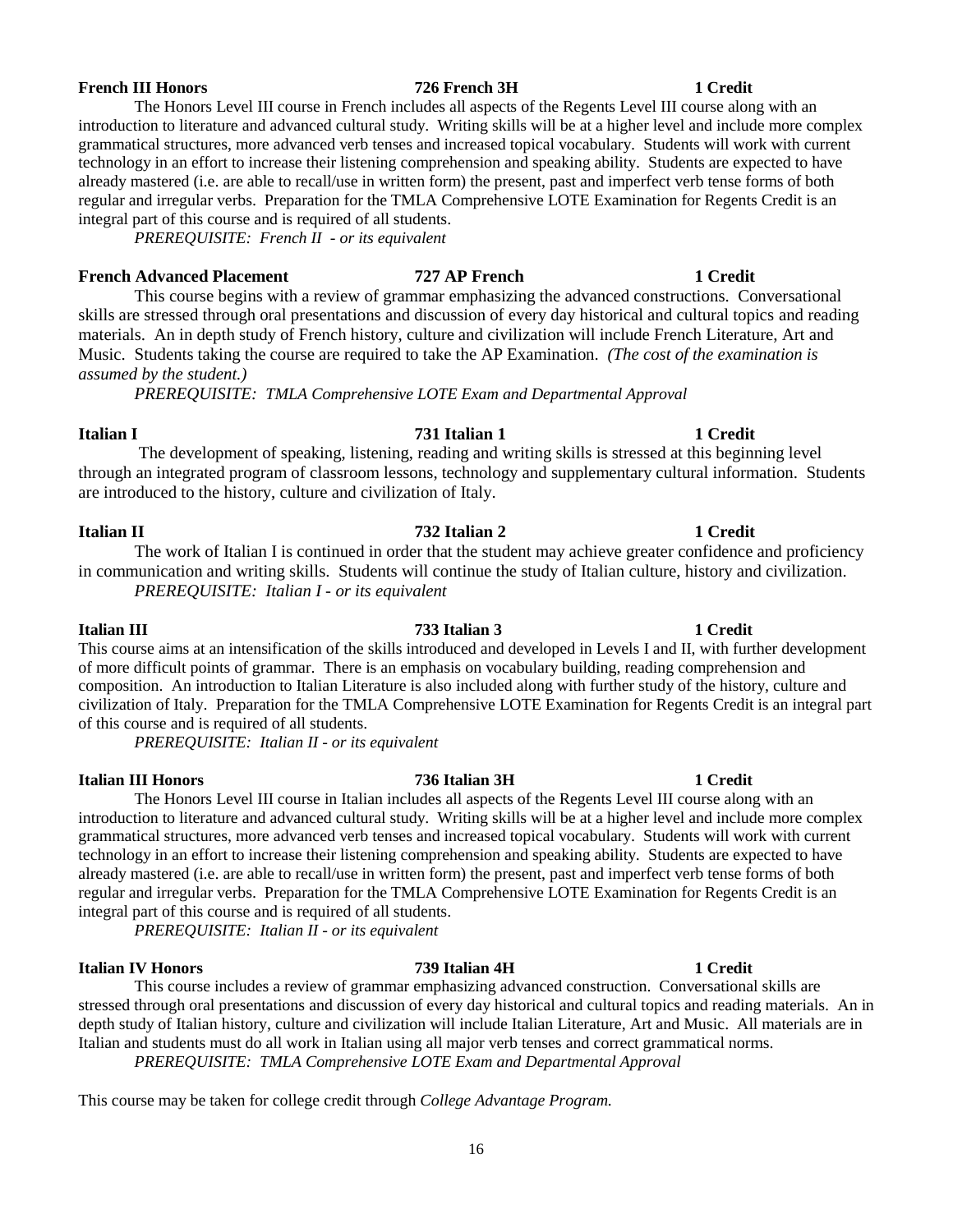### Students must do all work in Spanish using all major verb tenses and correct grammatical norms.

Music, Film, Media, Current Events and more. A review of grammar is included and all materials are in Spanish.

### *PREREQUISITE: TMLA Comprehensive LOTE Exam and Departmental Approval* This course may be taken for college credit through *College Advantage Program*

### 17

*PREREQUISITE: TMLA Comprehensive LOTE Exam and Departmental Approval*

**Spanish IV 746 Spanish 4 1 Credit** A comprehensive study of Hispanic/Latino topics, as well as worldwide current events and issues, which requires students to use all their second language skills in Spanish. Included in the course are Hispanic/Latino literature,

This course includes a review of grammar emphasizing the more challenging points of advanced grammar and

The course is conducted in Spanish. Students are required to produce recorded speaking samples as part of the

vocabulary.

preparation for the speaking portion of the AP Examination. Students taking the course are required to take the AP Examination. *(The cost of the examination is assumed by the student.)*

*PREREQUISITE: TMLA Comprehensive LOTE Exam and Departmental Approval*

project each trimester.

**Spanish Language Advanced Placement 745 AP Spanish 1 Credit**

**Spanish III Honors 740 Spanish 3H 1 Credit**

technology in an effort to increase their listening comprehension and speaking ability. Students are expected to have already mastered (i.e. are able to recall/use in written form) the present, past and imperfect verb tense forms of both regular and irregular verbs. Preparation for the TMLA Comprehensive LOTE Examination for Regents Credit is an

### **Spanish I 741 Spanish 1 1 Credit** The development of speaking, listening, reading and writing skills is stressed at this beginning level through an integrated program of classroom lessons, technology and supplementary cultural information. Students are introduced to

### in Italian. Students taking the course are required to take the AP Examination. *(The cost of the examination is assumed by the student.) PREREQUISITE: TMLA Comprehensive LOTE Exam and Departmental Approval*

stressed through oral presentations and discussion of every day historical and cultural topics and reading materials. An in depth study of Italian history, culture and civilization will include Italian Literature, Art and Music. Course is conducted

### **Italian Advanced Placement 737 AP Italian 1 Credit**

# the history, culture and civilization of Spain.

**Spanish II 742 Spanish 2 1 Credit** The work of Spanish I is continued in order that the student may achieve greater confidence and proficiency in communication and writing skills. Students will continue the study of Latin American culture including Mexico and the Caribbean.

*PREREQUISITE: Spanish I - or its equivalent*

**Spanish III 743 Spanish 3 1 Credit** This course aims at an intensification of the skills introduced and developed in Levels I and II, with further development of more difficult points of grammar. There is an emphasis on vocabulary building, reading comprehension and composition. The culture and civilization of Spain and the Spanish speaking countries of the Western Hemisphere are highlighted. Preparation for the TMLA Comprehensive LOTE Examination for Regents Credit is an integral part of this course and is required of all students.

*PREREQUISITE: Spanish II - or its equivalent*

integral part of this course and is required of all students.

*PREREQUISITE: Spanish II - or its equivalent*

The Honors Level III course in Spanish includes all aspects of the Regents Level III course along with an introduction to literature and advanced cultural study. Writing skills will be at a higher level and include more complex grammatical structures, more advanced verb tenses and increased topical vocabulary. Students will work with current

This course includes a review of grammar emphasizing advanced constructions. Conversational skills are

### **Spanish IV Honors 750 Spanish 4H 1 Credit** This course encompasses a study of Hispanic/Latino culture and civilization including Literature, Art,

history, music, art and customs. Regular computer use and internet research are required, as well as an independent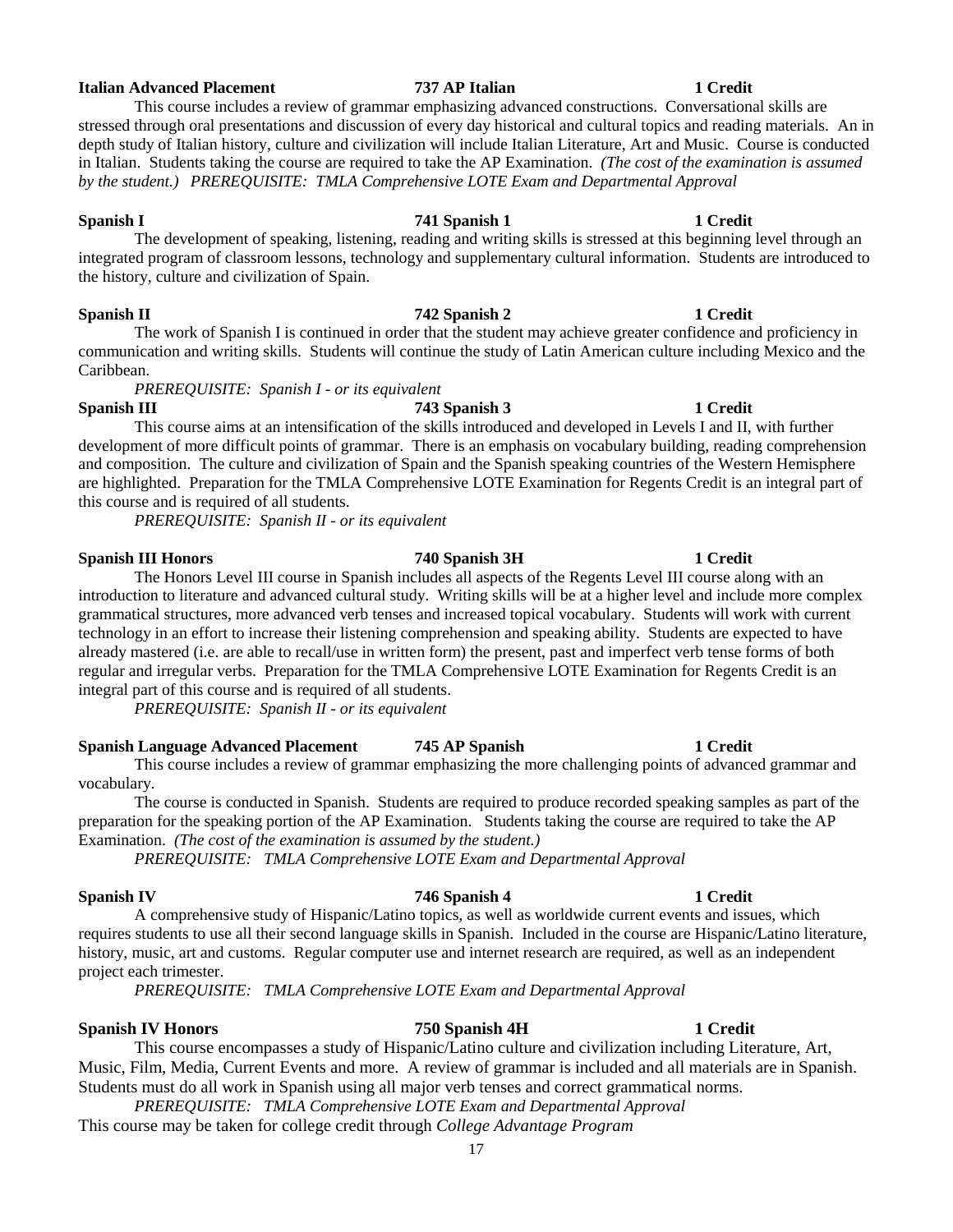### 18

### **Spanish I Accelerated 757 Spanish 1 Credit**

### This course is designed for the student who exhibits fluency in speaking Spanish. The emphasis will be on the development of writing and reading Spanish. There will also be study of the Latino/Hispanic culture. Preparation for the TMLA Comprehensive LOTE Examination for Regents Credit is an integral part of this course and is required of all students. A Placement Test is required for admission.

### **Spanish II Accelerated 758 Spanish 1 Credit**

This course is designed for the student who exhibits fluency in speaking and reading Spanish. An extension of **757**, emphasis is on the further development of writing skills as well as an introduction to Hispanic/Latino Literature and Theatre.

*PREREQUISITE: TMLA Comprehensive LOTE Exam and Departmental Approval Student is required to take both 757 and 758 and either course 750 or 745*

### **LEADERSHIP 951 Building Leaders For Life 0.50 Credit**

### *Open to Juniors and Seniors*

The attributes of successful leaders can be identified and taught. The old saying that *"leaders are born and not made" does* not necessarily hold true. This course is designed to give students the opportunity to learn the ways in which they can become successful leaders in their school and community. Some topics covered are: communication skills, group processes, managerial skills, self-awareness and human relations skills.

### **MATHEMATICS DEPARTMENT**

The Mathematics Department aims to actively involve each student in acquiring skills of analysis and logical reasoning, along with proficiency in computation. The Department strives to maintain an atmosphere in which students experience the freedom and confidence to question and gain confidence as they master Mathematical skills.

### *All students are required to have a TI-83 or TI-84 Plus Graphing Calculator.*

### **Placement of Incoming Freshmen**

The majority of entering Freshmen take Math 9 [Course 516-Integrated Algebra] as their first course in High School mathematics.

Any Freshman who wishes to be considered for an **accelerated or honors** Math course *must submit the appropriate application form*. At the discretion of the Math Department, she may be placed in one of the courses listed below:

**Math 516 516 Math 9- Algebra I Common Core 1 Credit** This course will cover all the topics in the New York State curriculum for the Algebra I Common Core.

### **Math 517 517 Math 9-Algebra I Common Core Honors 1Credit**

This course will cover all the topics in the New York State curriculum for the Algebra I Common Core course, as well as enrichment topics.

### **Math 522 522 Math 10-Geometry Common Core 1 Credit**

This course will cover all the topics in the New York State curriculum for the Geometry Common Core course. Incoming Freshmen applying for this course will be expected to achieve a Level 4 on the Algebra I Common Core Examination in June 2016.

### **Math 529 529 Math 10-Geometry Common Core Honors 1Credit**

This course will cover all the topics in the New York State curriculum for Geometry Common Core, as well as enrichment topics. Additionally, this course will move at an accelerated pace and will include some topics from the New York State Algebra II Common Core Course. Incoming Freshmen applying for this course will be expected to achieve a Level 4 on the Algebra I Common Core Examination in June 2016.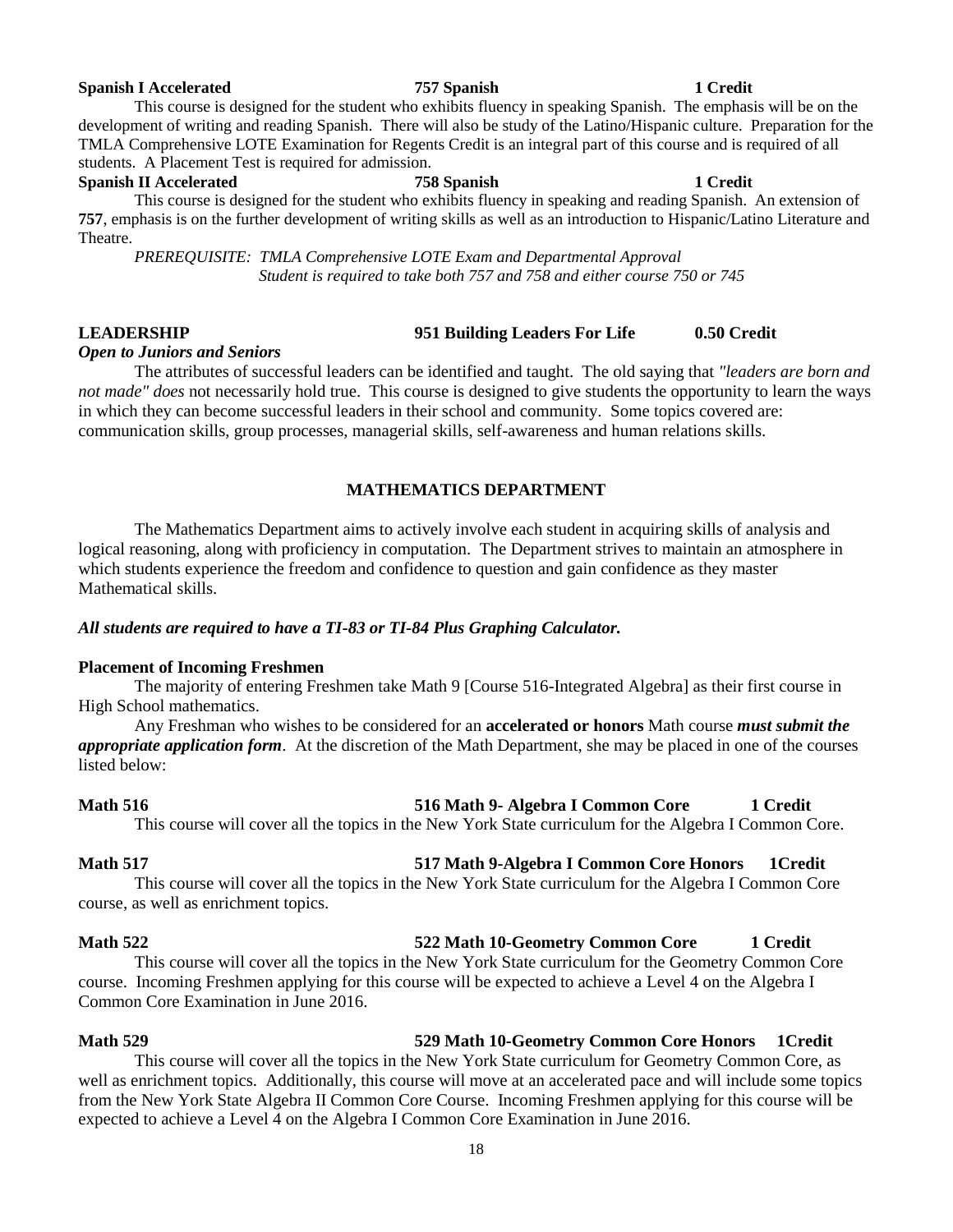### **Math 536 536 Math 11 536 Math 11 1** Credit **Algebra II Common Core**

This course will cover all the material in the New York State Regents curriculum for Algebra II.

### **Math 537 537 Math 11-H 1 Credit Algebra II Honors Common Core**

This course will cover all the material in the New York State Regents curriculum for Algebra II, as well as enrichment topics.

### **Math 538 538 Math 11-H Accelerated 1 Credit Algebra II Accelerated Common Core**

This rigorous course will cover all the topics in the New York State Regents Curriculum for Algebra II. It will also cover pre-calculus topics, preparing the students to take AP Calculus their Senior year.

> *It is recommended that students applying for this course have a 90 average in previous math courses.*

*Placement is based on teacher recommendation and Departmental Approval.*

### **Math 532 532 Honors Pre-Calculus 1 Credit**

This course is intended for Juniors who have completed the Regents Curriculum in Math and who meet the requirements listed below. The topics covered in this course are: Sequences and Series; Polar Coordinates and Complex Numbers; Exponential and Logarithmic Functions; Mathematical Induction; Limits and Continuity.

*It is recommended that students applying for this course have an 85 average in previous math courses. Placement is based on teacher recommendation and Departmental Approval.* 

### **Math 543 543 Pre-Calculus 1 Credit with STEM Applications**

This is a real world problem based course, with applications in pre-engineering, economics, physics, finance, statistics, and social sciences. throughout the course, professionals in each field will be guest lecturers on specific STEM topics.

### **Math 544 544 Intro to Calculus-Honors 1 Credit**

This course will cover pre-calculus topics with particular emphasis on functions and their graphs. This includes linear, quadratic, piecewise, greatest integer, trigonometric, exponential and logarithmic functions. The course also includes calculus topics related to limits, continuity, derivatives, integrals and their applications. This course may be taken for college credit through the College Advantage Program.

> *It is recommended that students applying for this course have an 85 average in previous math courses.*

> *Placement is based on teacher recommendation and Departmental Approval.*

### **Math 542 542 AP Calculus AB 1 Credit**

The topics covered are Analytic Geometry, Functions; Limits; Differentiation of algebraic and transcendental functions; Integration; Applications. Students enrolled in this course are required to take the AP Calculus AB Examination in May. *(The cost of this examination is assumed by the student.)* 

> *Students applying for this course must have taken Pre Calculus It is recommended that students applying for this course have an 85 average in previous math courses. Placement is based on teacher recommendation and Departmental Approval.*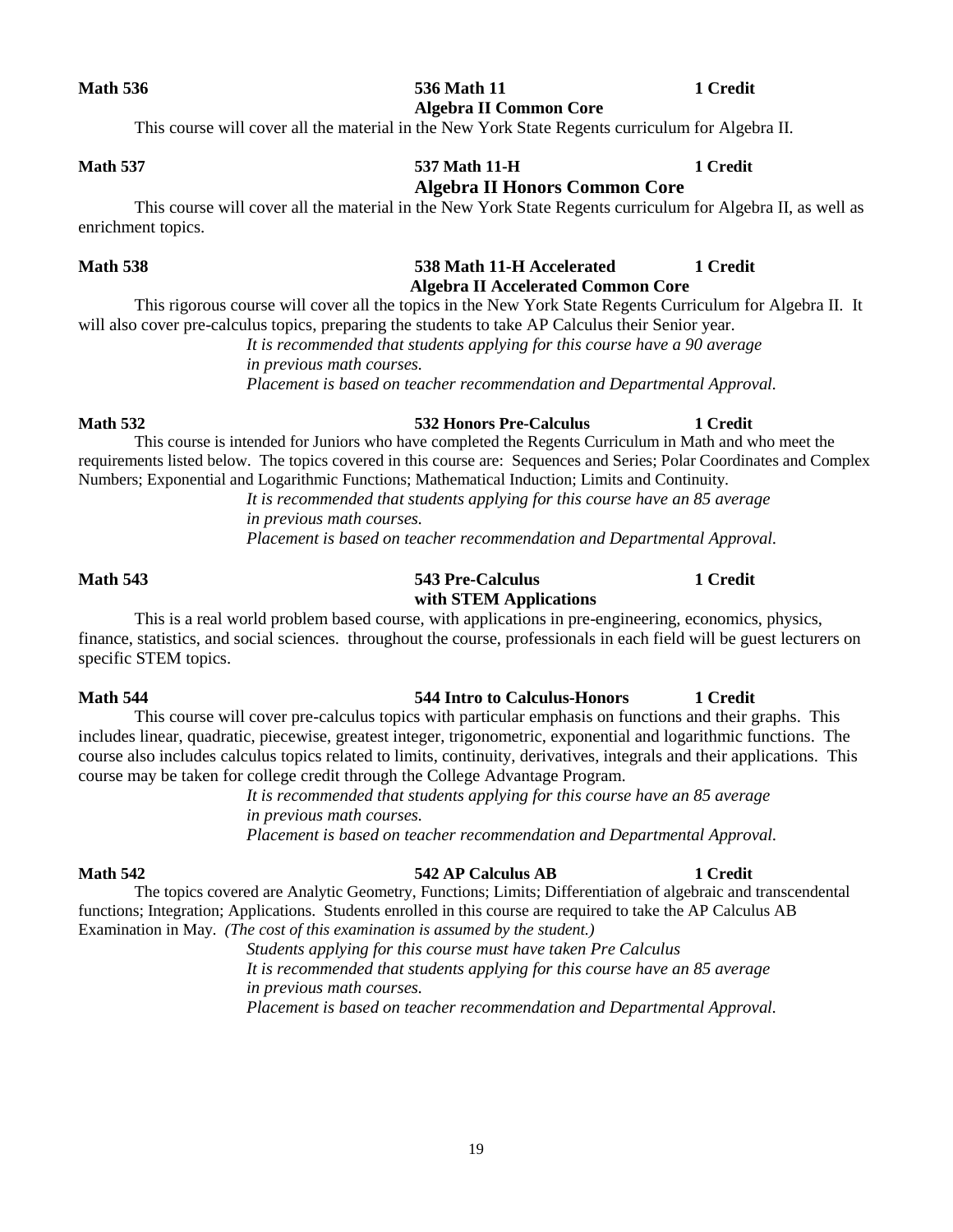### *(The cost of the examination is assumed by the student.)*

topics. Students taking the course are required to take the AP Calculus BC Examination in May.

*Students applying for this course must have taken Pre Calculus It is recommended that students applying for this course have an 90 average or greater in previous math courses. Placement is based on teacher recommendation and Departmental Approval.*

### **Math 546 546 AP Statistics 1 Credit**

The purpose of the AP course in Statistics is to introduce students to the major concepts and tools for collecting, analyzing and drawing conclusions from data. Students are exposed to four broad conceptual themes: Exploring Data: Describing patterns and departures from patterns; Sampling and Experimentation: Planning and conducting a study; Anticipating Patterns: Exploring random phenomena using probability and simulation; Statistical Inference: Estimating population parameters and testing hypotheses. Students taking the course are required to take the AP Examination in May. *(The cost of the examination is assumed by the student.)* 

> *It is recommended that students applying for this course have an 85 average in previous math courses.*

### **MUSIC DEPARTMENT**

The goal of the Music Department is to instill in the student an appreciation for music through participation in musical activities, listening experiences, and an understanding of the major musical styles and forms which have influenced the music of today. The program is also designed to provide the student with the opportunity to share her knowledge and experience with others in the school and community through both vocal and instrumental performances.

The following courses fulfill 0.50 Credit in Fine Arts:

### **Music In Our Lives 943 Music In Our Lives 0.50 Credit**

Music In Our Lives is a comprehensive, project intensive music course that offers students the opportunity to create, perform, listen to and analyze music. Students will learn how music affects every aspect of their own lives. It explores the various ways that music affects our lives through social, cultural and historical contexts.

### **The History of Musical Styles and Theory 945 History of Musical Styles 0.50 Credit**

Students will explore the traditional styles of music through the ages to give them the basic skills necessary for the appreciation of all types of music. This course will include basic theory such as note reading, scales and key signatures to prepare them for the AP Music Theory course and examination that they can choose to take in their Senior Year.

**Vocal Techniques 946 Vocal Techniques 0.50 Credit**

The focus of this course is instruction in note reading, sight singing, various vocal styles and a proper and healthy singing technique. In-class performances are available to those who are interested. This course is a prerequisite to Glee Club, and students enrolled in this course will be eligible to join the Glee Club in January.

### **MUSIC CONCENTRATION**

Students who wish to follow a concentration in Instrumental Music are advised to audition for the Orchestra and include both the History of Music Styles and Theory and AP Music Theory in their schedules in Junior or Senior Year.

Students who wish to follow a concentration in Vocal Performance must register for 946-Vocal Techniques in Freshman Year. They must also register for the Glee Club as well as The History of Musical Styles and Theory and take AP Music Theory in Junior or Senior Year.

### **Math 547 547 AP Calculus BC 1 Credit**

# This course will cover all the topics in the College Board curriculum for Calculus AB, as well as all the BC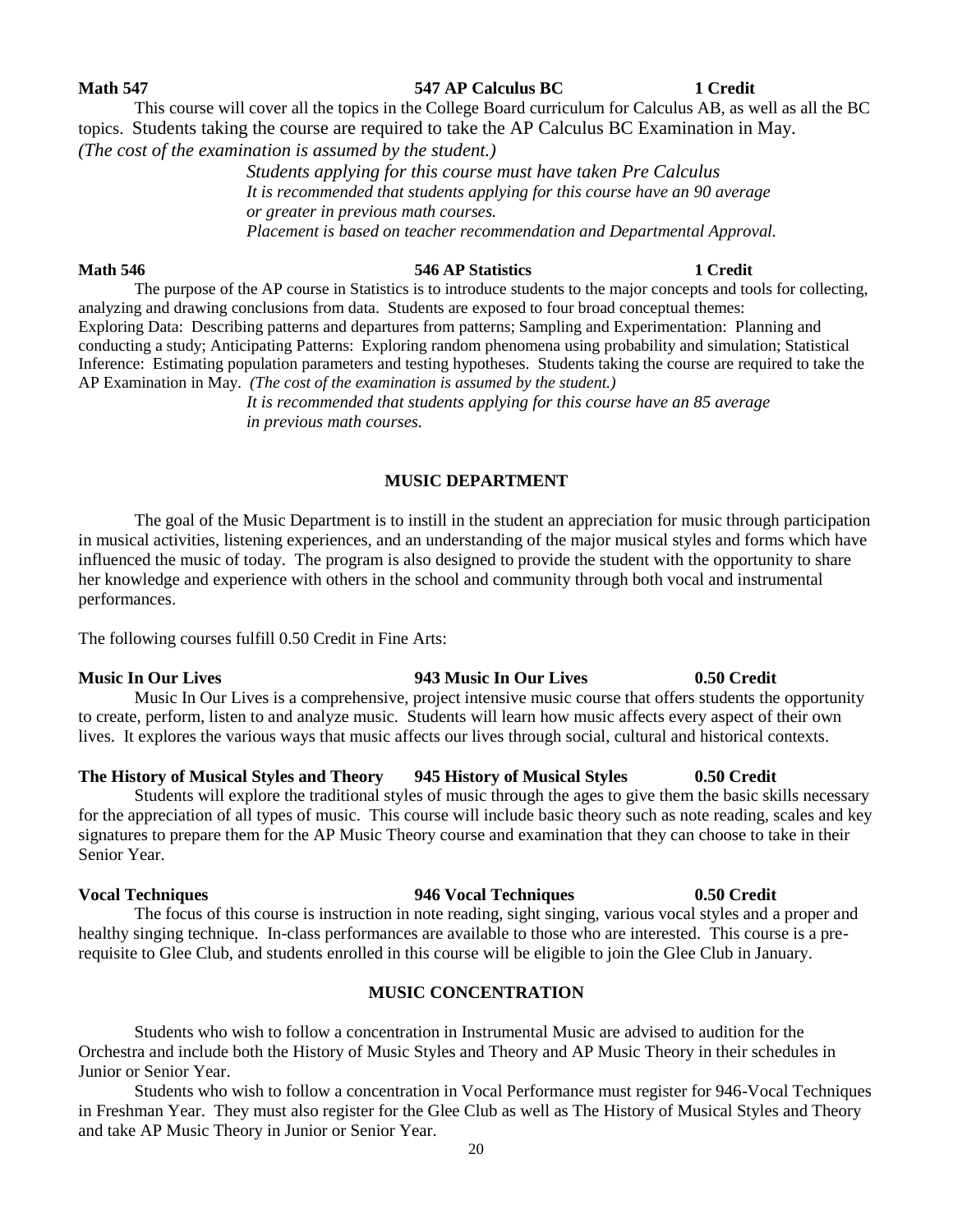These students may also choose to expand their Music experience by taking the Music Courses available-943, 945 and 946, (Descriptions listed above).

Students who are not following a Concentration in Music but wish to take the AP Music Theory course must take the prerequisite of The History of Musical Styles and Theory class.

### **AP Music Theory 354 AP Music Theory 1 Credit**

An Advanced Music Theory course, AP Music Theory will include an in-depth exploration of the five musical elements: melody, harmony, rhythm, texture and style. Application of theory through analysis, composition and aural skills will be a main component of the course.

*PREREQUISITE: 945 - History of Musical Styles and Approval of Chairperson*

### **Music Performance Courses**

### **Orchestra 357 Orchestra 1 Credit**

This performing ensemble focuses on the study of musical styles and forms, correct instrumental techniques, and the interpretation of music notation, leading to the investigation and performance of a variety of works from the orchestral literature. Rehearsals are scheduled during the day and after school on Tuesday and Thursday. **Members of the Orchestra: Attendance at all rehearsals and the Christmas and Spring Concerts is a requirement for credit.\***

*PREREQUISITE: Audition*

*\*Credit may be applied to the Fine Arts requirement or to a performance credit for those taking the sequence in Fine Arts, only if the student is registered and attends class within the day's schedule*

### **Glee Club 358 Glee Club 1 Credit**

This performing ensemble focuses on the study of correct singing technique, music notation, sight-singing and diction, leading to the investigation and performance of a variety of works from the choral literature. Rehearsals are scheduled during the day and after school on Monday and Wednesday. \*Members of the Glee Club may also be asked to participate in a variety of performances during the year. **Attendance at all rehearsals and the Christmas Concert, Spring Concert and Graduation is a requirement for credit.**

*PREREQUISITE: Music 946*

### **PHYSICAL EDUCATION/ HEALTH DEPARTMENT**

The Physical Education/Health Department provides the student with a sound background in personal health, fitness and lifetime activities to help her meet her present and future needs. Recreational, team, rhythmic and off campus educational experiences offer opportunities for individual growth, team work, leadership and physical fitness. Health courses encourage the student to examine values and lifestyles in relation to current and future health concerns.

### **Requirements**

All students are required to complete one full year course of physical education each year. Students who are medically excused from classes must register for physical education and bring in a medical note from their physician at the beginning of each year. The student must also report to class for attendance..

*All other students are required to be prepared for and to participate in class at all times. If a student is absent, she is expected to make up the class during one of her unscheduled periods within 2 cycles.*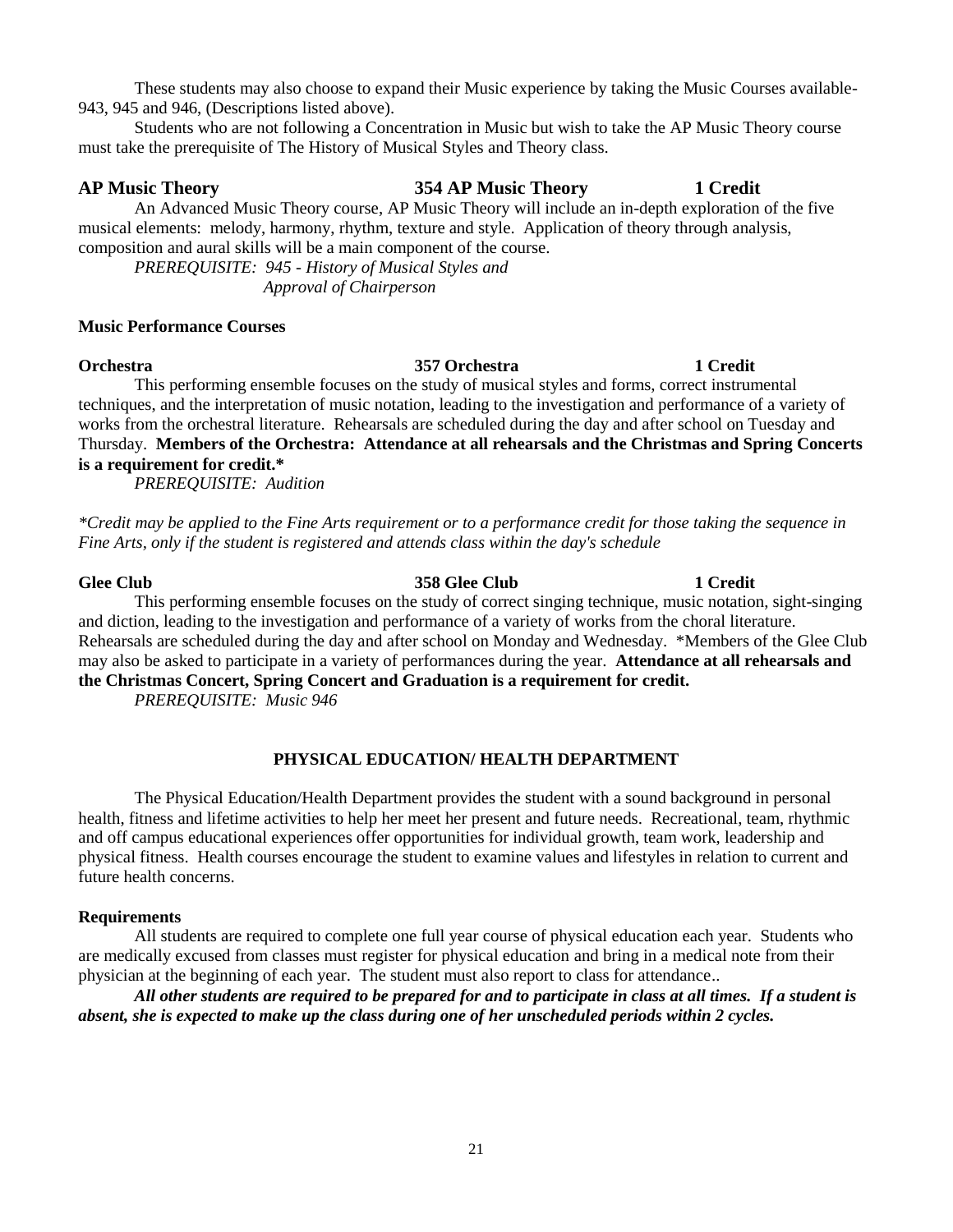### **Freshman Physical Education 931 FM Physical Education 0.50 Credit**

The Freshman program commences with an introduction to physical education concepts. Fitness, as a part of one's lifestyle, is the theme of this basic introduction called *Body Wellness.* This unit is followed by instruction in volleyball, dance and an introduction to tumbling. This course serves as the groundwork for the three major types of activities to be presented in subsequent years.

### **Sophomore**

### **Physical Education 932 SM Physical Education 0.50 Credit**

Sophomore level physical education consists of units on team and individual sports and rhythmic activities. The year's instruction and activities include: soccer, speedball, dance, gymnastics/apparatus and weight training.

### **Junior Physical Education 933 JR Physical Education 0.50 Credit**

Junior level physical education class offers team and individual activities. The year's instruction and activities include: project adventure [includes activities to develop individual and group initiative, self-confidence and an increased level of agility and physical coordination], basketball, fitness and track and field.

### **Senior Physical Education 934 SR Physical Education 0.50 Credit**

Senior level physical education introduces students to a variety of lifetime activities that will help them acquire recreational skills for the future. This course consists of the following units: self-defense for women, archery, flag football, fitness and team frisbee.

### **Elective Physical Education**

**Community Physical Education 150 Community Physical Education 0.50 Credit Grades 10, 11, 12**

Instruction in swimming is provided at a community facility. The course is broken into two semesters. Swimming classes meet from September to January at the Camelot Cooperative Pool, Wexford Terrace. The fee for the pool rental is *\$65\*,* to be paid in September. Swimming instruction is given according to student ability by American Red Cross certified instructors. The second semester is conducted at TMLA. It consists of a variety of activities according to grade level and student interest. Some of the activities would include flag football, archery, weight training, track and field and project adventure. This includes activities to develop individual and group initiative, self-confidence and an increased level of agility and physical coordination. This class meets once per cycle at 7:45AM.

**This course carries 10 additional hours of independent physical education in order to comply with New York State time requirements.** This requirement is met through participation in the intramural program or membership on various TMLA athletic teams. Students must pass actual course work and complete the 10 hours of participation to pass the course. *\*All fees are subject to change.*

### **PE Leaders Training 937 Leaders-Honors 0.50 Credit Grades 10 - 11**

This course is open to selected Sophomore and Junior students who must first apply to the department for approval before registration. The student should possess a potential for leadership. Her fitness and skill level should permit her to learn advanced concepts and skills. The training program consists of instruction in skills, leading a warm-up, refereeing, leadership and mechanical principles. *Students must meet once a cycle for instruction and preparation for leading two physical education classes.*

*REQUIREMENT: Departmental Approval*

### **PE Advanced Leaders 938 Advanced Leaders-Honors 0.50 Credit**

**Grades 11 - 12**

Students completing 937 may select this course**. In addition to the one scheduled class, students will be assigned to two additional classes**. The course consists of review and further study to develop drills and officiate games.

*PREREQUISITE: 937 Leaders Departmental Approval*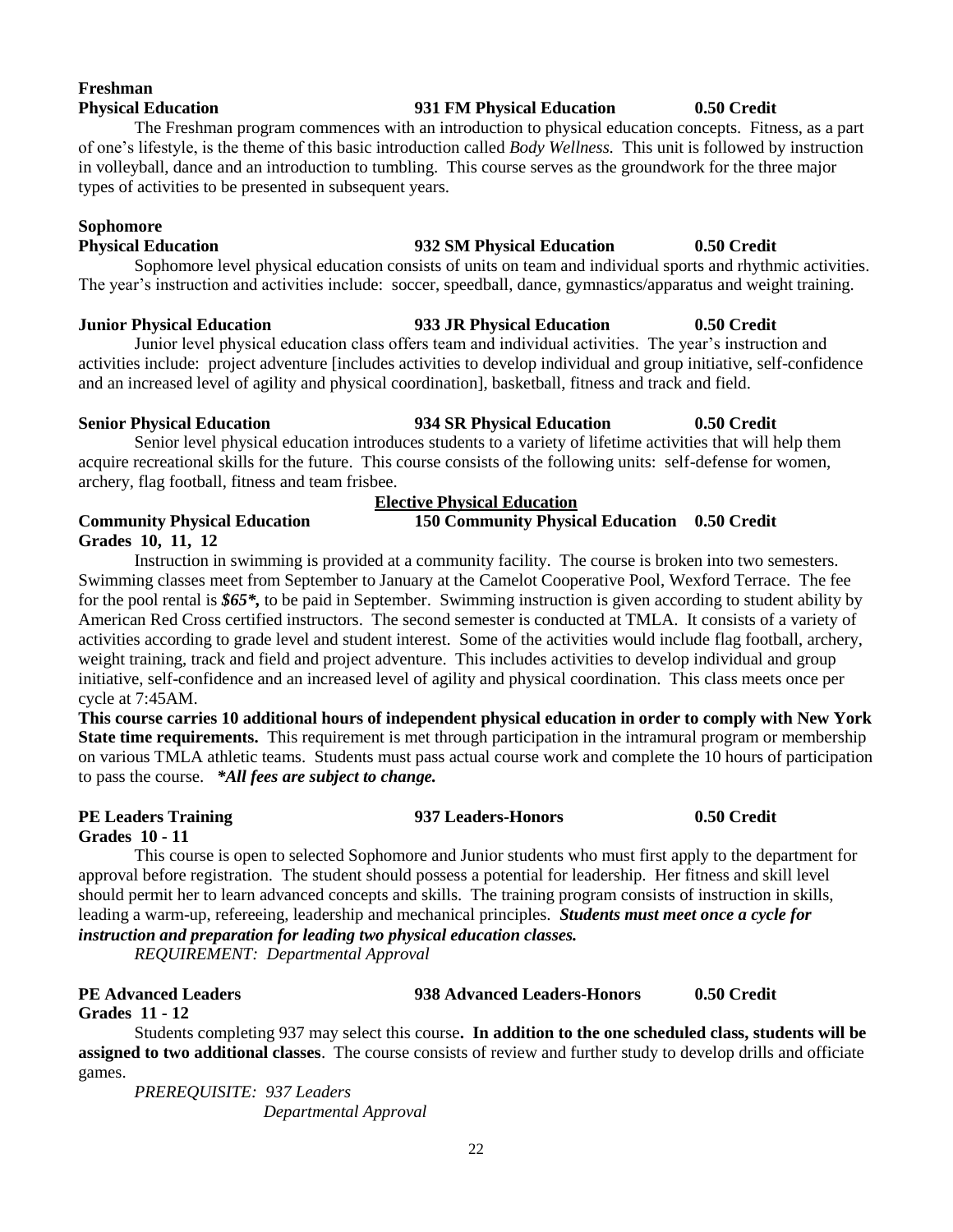### **PE Independent Leaders Grade 12 939 Independent Leaders-Honors 0.50 Credit**

Students completing 938 may select this course. In addition to the independent instructional time, **three** physical education classes will be assigned. This course provides practical application of the previous leaders' coursework.

*PREREQUISITE: 938 Advanced Leaders Departmental Approval*

### **HEALTH**

All students are required to complete a course in health education during their Sophomore year. Seniors may elect to enroll in Standard First Aid/New Method for American Red Cross certification. This course is for additional credit above the basic health requirement.

### **Health for Living 930 Health 0.50 Credit Grade 10**

**Requirements**

This course follows a holistic approach to topics related to lifestyles and the prevention of disease. Topics covered are: nutrition, degenerative and communicable diseases, substance abuse and reproductive health. Current and future health problems and trends are investigated and related to one's values and lifestyle. The decision making process is emphasized throughout the course.

### **Community First Aid 936 First Aid 0.33 Credit & Safety - Grade 12** The course is designed in two parts: Part I - - the primary survey of life threatening problems of respiration

and circulation; Part II - - the secondary survey of various emergency situations from severe bleeding to diabetic shock. Students learn First Aid with pediatric and adult CPR/AED. Students receive American Red Cross Certificates based on a minimum passing grade of 80% on both the written and skill test.

### **RELIGIOUS STUDIES DEPARTMENT**

The Religious Studies Department seeks to provide an educational atmosphere in which the student can more easily achieve the gradual realization of the real meaning of Christ and His Church and God's intrinsic relationship to the person living in a complex and ever-changing society. Thus our approach is two-fold: imparting knowledge and values; presenting opportunities for forming faith and developing it.

The Religious Studies program is divided into two areas: Spiritual Development

Four Years Course of Study

### **I. Spiritual Development**

A. Retreat

Each student participates in a day of reflection and prayer during her Retreat Day. All students will spend the assigned day at the Sisters of St. Joseph's Motherhouse in Brentwood. Each year concentrates on a different theme which has a unique focus for that particular year.

### B. Christian Service

An essential component of the philosophy of The Mary Louis Academy and the course of study within the Department of Religious Studies involves our individual and communal call to "create an atmosphere of Christian ideals that will…make positive contributions to …society …" As such, the Religious Department's four-year curriculum is supplemented with a commitment to Christian service that will provide our students in all four years with opportunities to display their Catholic faith and commitment to Gospel values in various forms of service to the wider community.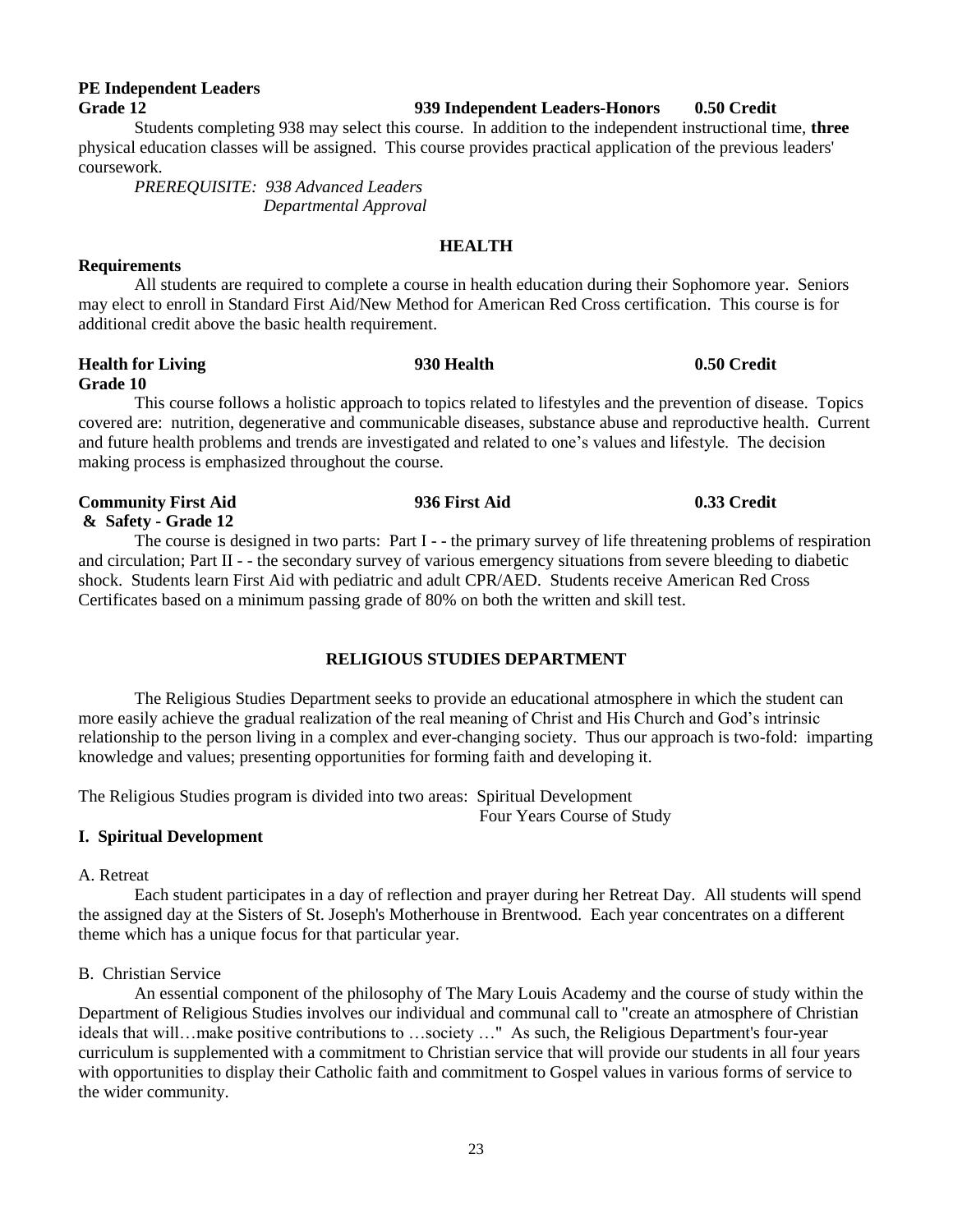As students progress through their four years of Religious Studies, they will be encouraged to participate in school-sponsored and/or individually-orchestrated opportunities to share their talents, energy and resourcefulness to activities designed to improve the human condition. Such activities may include participation in charity walkathons to justice-oriented letter-writing campaigns to environmental cleanup programs to service in food pantries and homeless shelters - among many other forms of involvement. Further details regarding service will be provided inclass as each academic year unfolds; however, a minimum of 75 hours of Christian service in their parishes or communities is a requirement for graduation.

### **II. Course of Study**

### **1. Freshmen Level Courses 810 Understanding Catholic Christianity 1 Credit**

"The Christian as a Person in Community" - - This course is an overview of the beliefs and practices of Catholic Christianity. During the course, students will study the origins of the Catholic faith from the ancient Israelites to Jesus' Paschal Mystery and the beginnings of the Church. The students will explore the historical roots of the Sister of Saint Joseph and our mission in order to develop and foster a greater appreciation for the foundresses of our school. The course offers students the opportunity to grow in the faith relationship they seek with God, themselves and others.

A. "I Have Called You by Name" Our self esteem, rooted in the unconditional love of God, helps us form caring friendships with others.

B. "In the Beginning Was the Word" God calls us to come to know the WORD in our minds and our hearts.

C. "Come Follow Me" This course will present the basic teachings of Catholic Christianity to be embraced by members of the Church.

### **2. Sophomore Level Courses 820 Morality 1 Credit**

"The Christian as a Responder" - - On many levels of life we are called upon to be a person in relationship.

A. "Christian Morality" - - guides the student in developing the underlying principles involved in the methods of making moral decisions and helps her apply principles of moral reasoning to the complexities of modern life.

B. "Christian Sexual Morality" - - directs each student to deal with the question of her own sexual identity in the light of the Christian value to reverence life and love. She is helped to develop a lifestyle responsive to her call as a young Christian woman in society.

### **3. Junior Level Courses 830 Christian as Healer 1 Credit**

"The Christian as Healer" - - The students on this level are guided to a perspective of themselves as people called to be healing, caring and supportive persons in the many roles and situations encountered in daily living.

### A. **A Call to Justice, Peace and Compassion**

This is a semester course that will explore justice, peace and compassion as a philosophy based on the values of human dignity, global community and non-violence intrinsic to the gospel of Jesus Christ, whereby we seek to grow in social responsibility and learn to effect systemic change in the transformation of the world.

*and*

### B. **Loss, Grief and the Healing Ministry of Jesus**

This is a semester course that places emphasis on the healing ministry of Jesus, which calls upon us as followers of the Gospel to reach out and comfort those who suffer and grieve. Students reflect on the many losses individuals experience, and examine the process of grieving as it leads to healing and wholeness. While death and loss are major topics, the emphasis is on living life to the fullest with deep compassion, joy and sensitivity.

### **4. Senior Level Courses**

"The Christian As Seeker" - - The Senior Courses are designed to enable the student to gain a deeper understanding of herself as a Christian woman in a pluralistic society.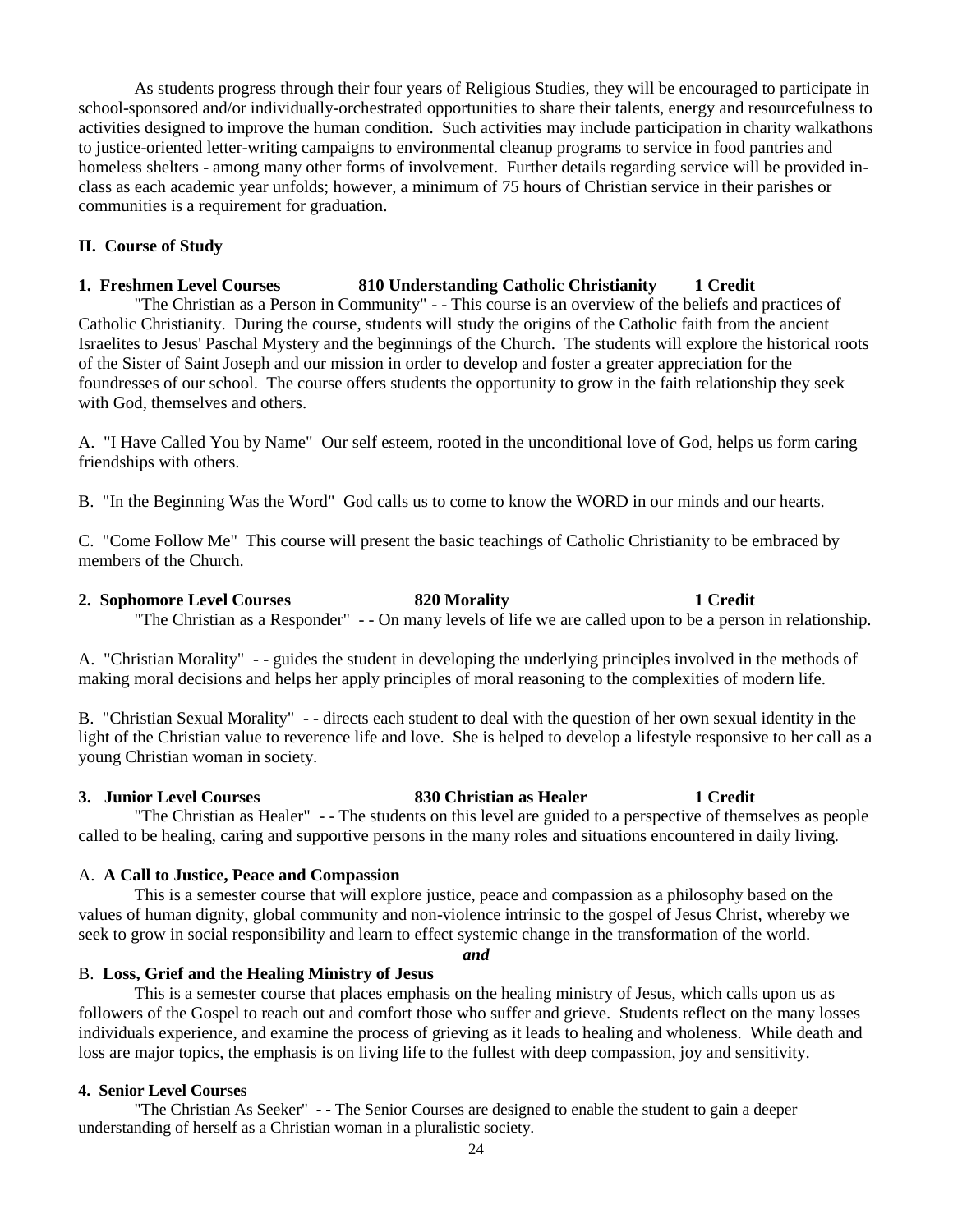### A. **Women Shaping Church History 840 Women and Prayer in the 1 Credit**

## **Christian Tradition**

This is a semester course that is planned to help the students discover the wealth of women's contributions to the life of the church throughout history. The first part of the course centers on Jesus in the New Testament, the role of women in the early church, saints and mystics. The second part of the course centers on how women have impacted the church in the modern world. The history of women in the Catholic Church is a beautiful piece of our Catholic faith story and is a story that needs to be heard.

*and*

### B. **Prayer and Spirituality in the Catholic Tradition**

This is a semester course that seeks to engage students in the two thousand year history of Christian Prayer and Spirituality with its myriad forms, expressions and theology. The student will reflect on what it means to be human and her relationship to self, God and others. A varied approach includes prayer experiences, reflection papers, and study of spirituality beginning with the earliest followers of Jesus. Students will reflect on Catholic writings in philosophy, literature and spirituality and receive a copy of an appropriate book on prayer for class use.

 **Jesus of History, Christian Faith**

### **Christology Honors: 841 Christology Honors 1 Credit**

This full year course is a study of the person and work of Jesus Christ, His mission, death, and resurrection. Students will examine the Christological development in the New Testament and the early Church, statements of faith interpreting Jesus' work and nature in the gospels, ancient creeds, and views about Jesus through the centuries and in modern thought, including contemporary scholarship. In light of this study, the course will also ask the question posed by Jesus in the gospel, "Who do you say that I am?" to enable the student to better understand who Jesus is for her.

*PREREQUISITE: a. 90% average for Freshmen, Sophomore and Junior Religion grades*

- *b. Demonstrated aptitude for in-depth analysis and critical thinking*
- *c. Exhibited enthusiasm and interest in Religious Studies*
- *d. Departmental Approval.*

This course may be taken for college credit through *College Advantage Program.* 

### A. **Comparative Religions: 843 Comparative Religions and 1 Credit A Christian Look at Other Faiths The Old Testament**

This is a semester course that will explore the two-thirds of the world's population that do not identify themselves as "Christians". This course surveys the major religious themes and practices that lie outside the Judeo-Christian tradition, with special emphasis given to the religions of the Middle and Far East - Judaism, Islam, Hinduism, Buddhism, Sikhism, Confucianism and Taoism. The beliefs and customs of these faiths will be compared and contrasted with Roman Catholic beliefs and customs. The course also examines the phenomenon of destructive religious cults that often prey on teenagers in transition. *and*

### B. **Bible Themes: Prophetic and Wisdom Literature in the Old Testament**

This semester course explores the themes of Prophecy and Wisdom in the Old Testament, with special emphasis is placed on the uniqueness of each prophet as well as on the wide variety of writing styles and messages found in the Wisdom Literature of the Old Testament.

### **Honors Course**

# A. **Comparative Religions: 844 Comparative Religions and 1 Credit**

 **A Christian Look at Other Faiths Honors The Old Testament Honors**

This is a semester course that will explore the two-thirds of the world's population that do not identify themselves as "Christians". This course surveys the major religious themes and practices that lie outside the Judeo-Christian tradition, with special emphasis given to the religions of the Middle and Far East - Judaism, Islam, Hinduism, Buddhism, Sikhism, Confucianism and Taoism. The beliefs and customs of these faiths will be compared and contrasted with Roman Catholic beliefs and customs. The course also examines the phenomenon of destructive religious cults that often prey on teenagers in transition.

*and*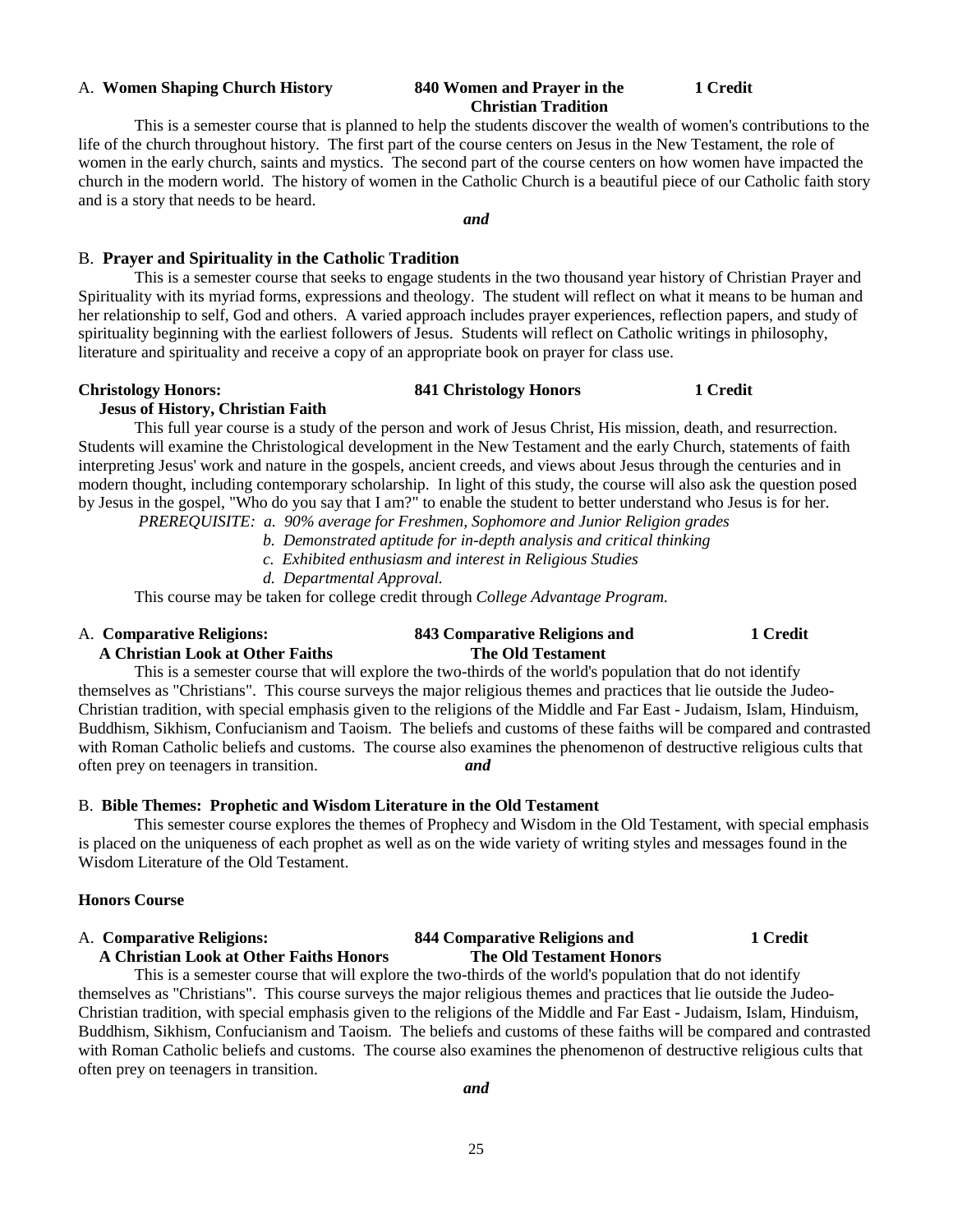### B. **Bible Themes: Prophetic and Wisdom Literature in the Old Testament**

This semester course explores the themes of Prophecy and Wisdom in the Old Testament, with special emphasis is placed on the uniqueness of each prophet as well as on the wide variety of writing styles and messages found in the Wisdom Literature of the Old Testament.

(NOTE: Students who are accepted into this Honors class will discuss topic areas at an accelerated rate to accommodate additional topics not presented in the non-Honors 843 class, such as a review of the sacred scriptures of the religions discussed. Students will also be required to complete additional assignments. In the "Comparative Religions" course, three additional written research assignments must be submitted as the course unfolds. In the "Old Testament" course, two additional written research assignments must be completed as well as a small Power Point presentation on the lives and messages of designated prophets.)

*PREREQUISITE: a. 90% average for Freshmen, Sophomore and Junior Religion grades*

- *b. Demonstrated aptitude for in-depth analysis and critical thinking*
- *c. Exhibited enthusiasm and interest in religious Studies*
- *d. Departmental Approval.*

### **Encountering Jesus through 847 Sacramental Living Honors 1 Credit**

 **the Sacraments Honors**

In this full-year honors course, students will study the rich tradition of the seven Sacraments beginning with their Scriptural origins. A major component of this class will also include an experiential piece which would require each student to attend the actual Catholic ceremony of the different sacraments. At the conclusion of this course, students will be able to answer the following questions: "What does the secular world as Sacrament mean?" and "How do we embody Sacramental living?"

*PREREQUISITE: a. 90% average for Freshmen, Sophomore and Junior Religion grades*

- *b. Demonstrated aptitude for in-depth analysis and critical thinking*
- *c. Exhibited enthusiasm and interest in religious Studies*
- *d. Departmental Approval.*

*Please note: Every effort will be made to place you in the course of your choice. When this is not possible, you will be placed in another course.*

### **SCIENCE DEPARTMENT**

The Science Department introduces students to fundamental and basic principles of Science which will provide a background for living in today's technological world. The faculty encourages students in the paths of discovery, inquiry, critical evaluation and self-reliance as a means of developing human values.

### *Honors Courses*

Students wishing to be considered for honors courses must submit the appropriate application form. Admission into a Science Honors course requires *at least* an 85% test average in both current and previous science courses. Final decision on admission is based on teacher recommendation and departmental approval.

### **Living Environment 410 Living Environment 1 Credit**

This is a New York State Regents laboratory course in biological concepts and their applications including ecology, evolution, genetics, biochemistry, reproduction and development. All Living Environment students will take the Regents Examination.

### **Living Environment Honors 411 Living Environment Honors 1 Credit**

This course includes all of the topics in the New York State Regents curriculum, as well as additional enrichment material taught at a faster pace. See above criteria for admission into a Science Honors course.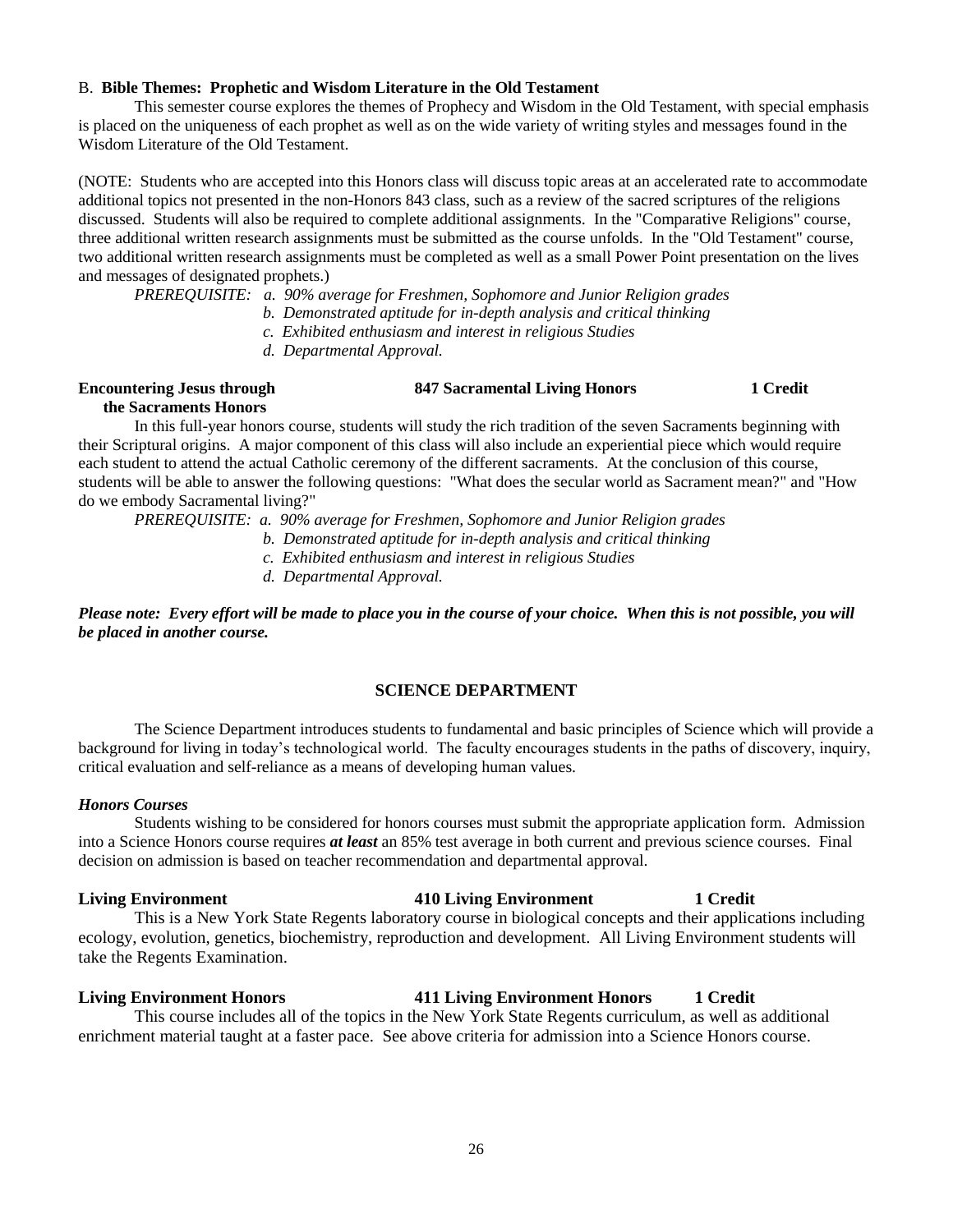### **Chemistry** [The Physical Setting] **420 Chemistry 1 Credit**

This is a New York State laboratory course presenting applications and concepts in matter and energy, atomic structure, bonding, chemical kinetics, equilibrium, acid-base theory, electrochemistry and organic chemistry with the incorporation of basic math skills. All Chemistry students will take the Regents Examination.

### **Chemistry Honors** [The Physical Setting] **421 Chemistry Honors 1 Credit**

This course includes all of the topics of the New York State Regents curriculum, as well as additional enrichment material taught at a faster pace. See above criteria for admission into a Science Honors course.

**Physics** [The Physical Setting] **430 Physics 1 Credit** This is a New York State Regents laboratory course involving the student in learning mechanics, wave theory, electricity, magnetism and concepts in nuclear and modern physics. A working knowledge of mathematical concepts is necessary for those who wish to take this course. All Physics students will take the Regents Examination.

### **Physics Honors** [The Physical Setting] **431 Physics Honors 1 Credit**

This course includes all of the topics on the New York State Regents curriculum, as well as additional enrichment material taught at a faster pace. See above criteria for admission into a Science Honors course.

**Earth Science [The Physical Setting] 440 Earth Science 1 Credit** This is a New York State Regents laboratory course which involves a detailed study of meteorology and geology. It also includes an investigation into astronomy, the history of the earth, environment and resource management. All Earth Science students will take the Regents Examination.

### **Earth Science Honors** [The Physical Setting] **442 Earth Science Honors 1 Credit**

This course includes all of the topics of the New York State Regents curriculum, as well as additional enrichment material taught at a faster pace. See above criteria for admission into a Science Honors course.

**Advanced Placement Biology 441 AP Biology 1 Credit** This course follows the College Board syllabus for college-level Biology. It enables the highly motivated student to investigate biological principles and concepts in greater depth. Extensive inquiry-based laboratory experience, including dissection of the fetal pig, is an integral part of this course. Students wishing to be considered for admission into AP Biology must complete the required application form. A grade average of 90% in all previous and current science courses is required. All previous Regents Examinations must be passed for admission into this course. Final decision on admission is based on teacher recommendation and departmental approval.

A lab fee of \$50.00 per student will be collected at registration. All students are required to take the AP Examination in May. (The student assumes the cost of the examination.) This course may be taken for college credit through *College Advantage Program.*

### **Advanced Placement Chemistry 434 AP Chemistry 1 Credit**

This course follows the College Board syllabus for college-level Chemistry. It enables the highly motivated student to investigate chemical principles and concepts in greater depth. Extensive laboratory experience is an integral part of this course. Students wishing to be considered for admission in to AP Chemistry must complete the required application form. A grade average of 90% in all previous and current science courses is required. All previous Regents Examinations must be passed for admission into this course. Final decision on admission is based on teacher recommendation and departmental approval.

A lab fee of \$50.00 per student will be collected at registration. All students are required to take the AP Examination in May. *(The student assumes the cost of the examination.)*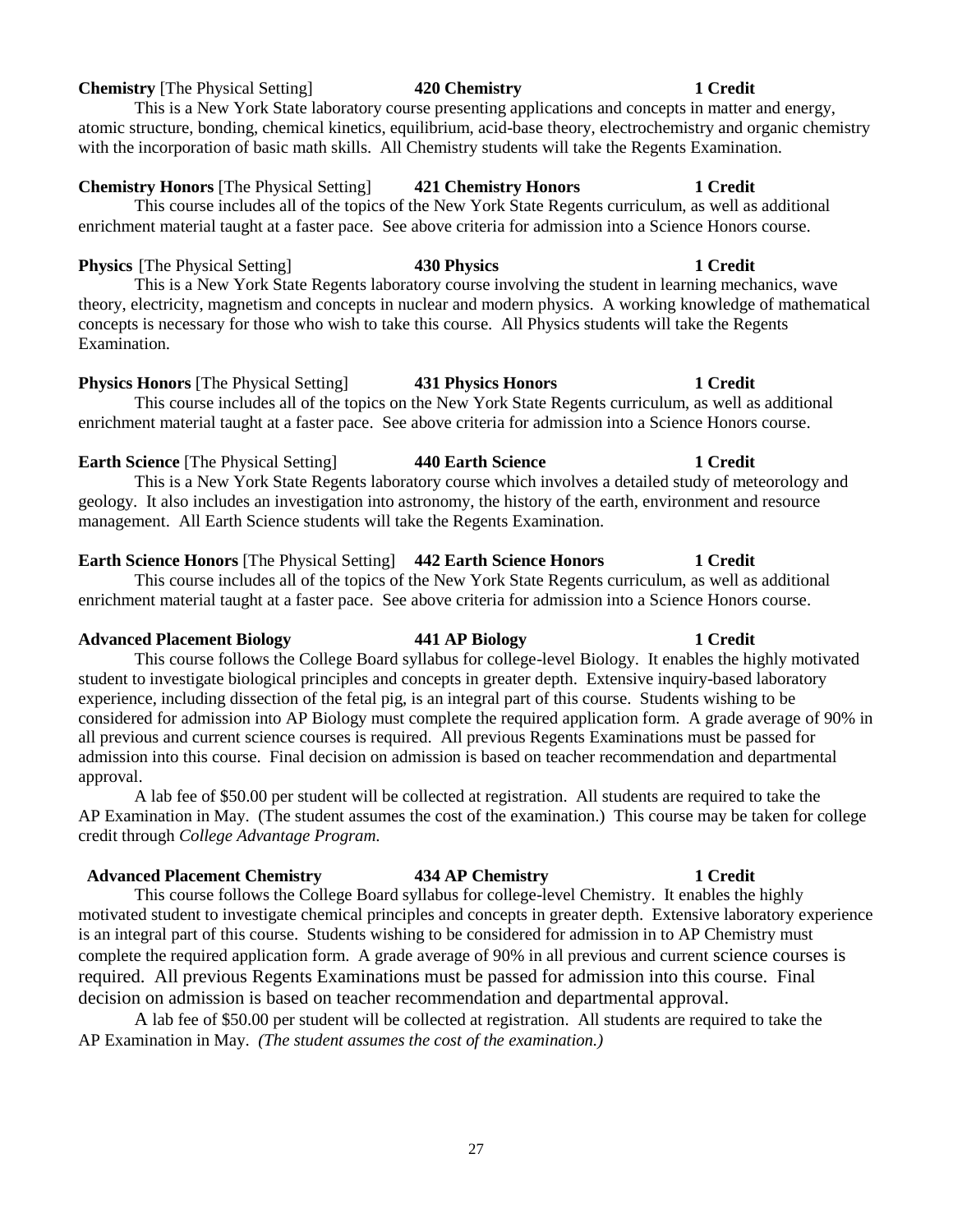### **Advanced Placement Physics I 432 AP Physics-I 1 Credit**

This course follows the College Board syllabus for college-level Physics. It enables the highly motivated student to investigate physics principles and concepts in greater depth. Extensive laboratory investigations are an integral part of this course. Students wishing to be considered for admission into AP Physics must complete the required application form. A grade average of 90% in all previous and current science courses is required. All previous Regents Examinations must be passed for admission into this course. Final decision on admission is based on teacher recommendation and departmental approval.

A lab fee of \$50.00 per student will be collected at registration. All students are required to take the AP Examination in May. *(The student assumes the cost of the examination.)*

### **Contemporary Science and Philosophy 445 Contemporary Science 1 Credit** *Open to Seniors*

This elective course gives students the opportunity to investigate and discuss the relationship humanity shares with the whole of nature. The curriculum includes such issues as human awareness and the search for truth, as well as, overpopulation, psychology, animal protection and the greenhouse effect. The works of Plato, Einstein and others will be studied. *Student participation and full presentations are an integral part of this course. Registration is limited.*

### **Anatomy and Physiology 446 Anatomy and Physiology 1 Credit**

*Open to Seniors*

This elective course gives students the opportunity to study the detailed structure and function, as well as, maintenance of the human body. Students will gain a greater understanding of the nature and treatment of human diseases and disorders. Students will participate in case studies and laboratory investigations associated with the human organ system.

*Registration is limited.*

### **Anatomy and Physiology Honors 448 Anatomy and Physiology H 1 Credit**

*Open to Seniors*

This elective laboratory course gives highly motivated students the opportunity to study in great detail the structure, function and maintenance of the human body. Students will gain greater insight and understanding of the nature and treatment of human diseases and disorders. Students will participate in case studies and laboratory investigations associated with human organ systems. This course is recommended for those students who have an interest in pursuing a career in the medical field. A lab fee of \$50.00 per student will be collected at registration. See above criteria for admission into a Science Honors course. *Registration is limited.*

**Forensic Science**

*Open to Seniors* **447 Forensic Science 1 Credit**

This senior elective course will teach students to critically evaluate and analyze the types of evidence found at a crime scene. Emphasis will be placed on hands-on laboratory techniques used to collect and investigate physical and biological evidence. Topics include fingerprinting, crime scene documentation, blood spatter analysis, DNA, hair and fiber analysis, glass and soil analysis, ballistics, handwriting analysis, toxicology and forensic entomology and anthropology. Students are selected by teacher recommendations. A lab fee of \$50.00 per student will be collected at registration.

*Registration is limited.*

### **Environmental Science 449 Environmental Science 1 Credit**

*Open to Seniors*

In this elective course, students will gain an awareness of the contemporary environmental problems and concerns plaguing the earth in the 21st century. Topics will include the environment and society, the dynamic earth, the organization of life, changing populations, water and air pollution, global warming and climate change, erosion, energy resources and fossil fuels, and the environment and human health. *Registration is limited.*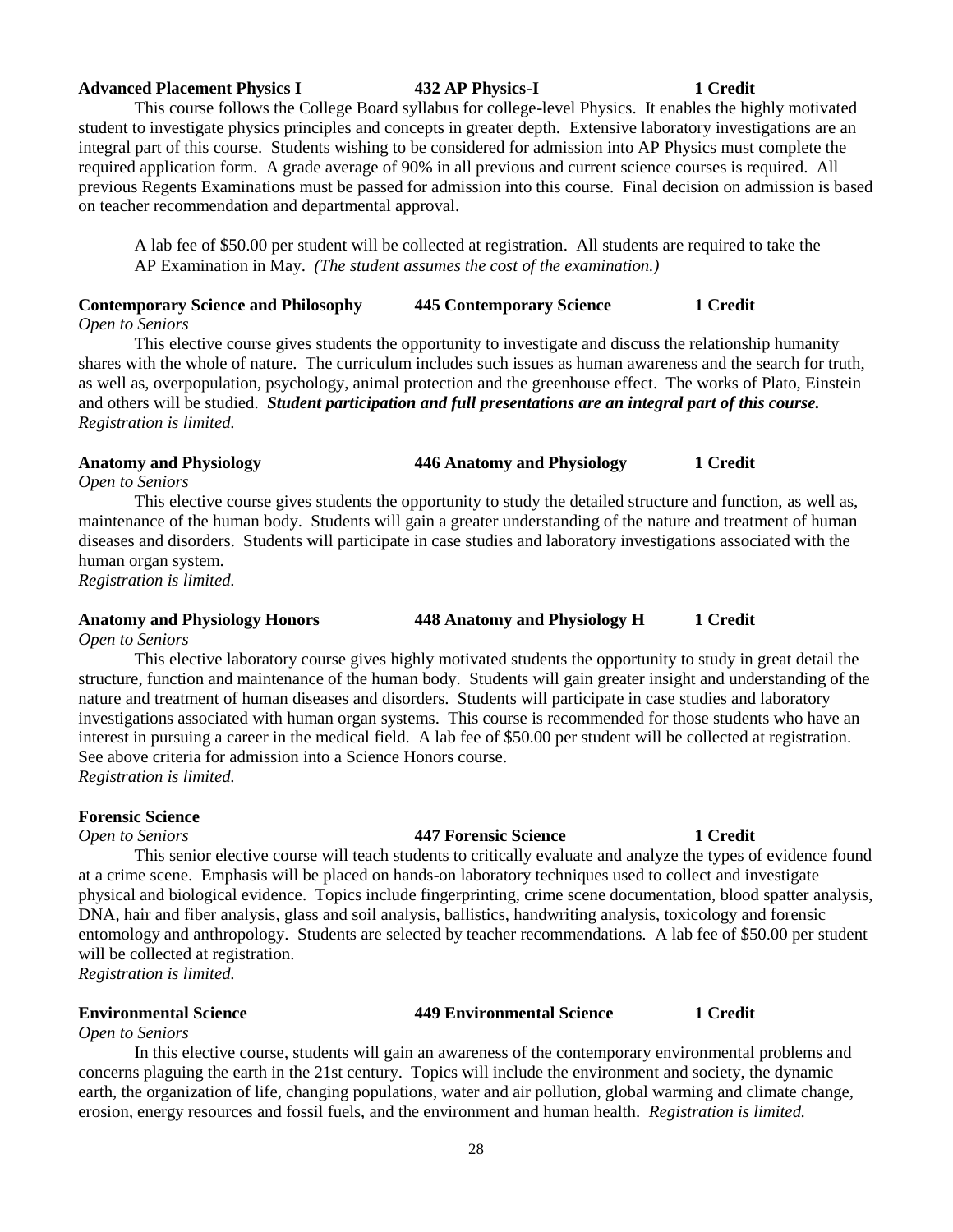### **Science Research Program 450 Science Research Program**

The Mary Louis Academy Science Research Program is a vigorous three-year course designed to provide very highly motivated and ambitious students the opportunity to conduct research projects in the natural and social sciences. Beginning in sophomore year, students choose an area of study, select a research topic, and under the guidance of a professional mentor, will conduct original research for the next three years. In the last year of the program, seniors will present the results of their research.

This program is highly selective. Students submit an application in the latter part of their freshmen year, and must receive departmental approval to participate in the program. Students must be willing to conduct their research outside of school time hours.

One credit will be earned upon the completion of the program. Participation in the Science Research Program does not provide credit toward The Mary Louis Science requirements for graduation.

### **LaboratoryAssistant Program 0.67 Credit**

| 467 Lab Assistant B |
|---------------------|
| 468 Lab Assistant C |
| 469 Lab Assistant P |
|                     |

A student in this program will assist a teacher in any of the Biology, Chemistry or Physics/Earth Science Labs. She may assist in the advanced preparation of the lab set-up or help students who are making up the labs.

*PREREQUISITE FOR LAB ASSISTANT COURSES:*

| For Living Environment Lab Assistant 410 or 411 |                       |
|-------------------------------------------------|-----------------------|
| For Chemistry Lab Assistant                     | $420 \text{ or } 421$ |
| For Physics Lab Assistant                       | 430 or 431            |
| For Earth Science Lab Assistant                 | 440 or 442            |

Recommendation by a Science Department member is required for all Laboratory Assistant Courses. Registration for Lab Assistant courses will take place in September.

### **SOCIAL STUDIES DEPARTMENT**

The purpose of the Social Studies Department is to contribute to the growth and education of the students by teaching a course of study that will enable them to be well-informed, articulate, compassionate citizens, guided by Christian principles, now and in the future.

The Social Studies Department follows the New York State Syllabus for Grades 9 and 10 by using a chronological approach to the study of global history. In relating this material to many global societies and to current issues, the student's consciousness of her own cultural heritage is strengthened while her appreciation of the accomplishments of other cultures is promoted.

| Grade 9         | 210 Global History 1<br>Ancient Civilization through the Scientific Revolution. (10,000 B.C. to 1750) | 1 Credit |  |
|-----------------|-------------------------------------------------------------------------------------------------------|----------|--|
| <b>Grade 10</b> | 220 Global History 2                                                                                  | 1 Credit |  |

Age of Revolution through the Present (1750 to the Present)

*Note:* At the end of Sophomore year, a Regents examination in Global History is taken to fulfill the requirements for the New York State Regents Diploma.

| Grade 9  |  | 213 World History Advanced Placement I                                                                                                                                                                                                                                                                                                                                                                                                                       | 1 Credit |
|----------|--|--------------------------------------------------------------------------------------------------------------------------------------------------------------------------------------------------------------------------------------------------------------------------------------------------------------------------------------------------------------------------------------------------------------------------------------------------------------|----------|
| Grade 10 |  | 223 World History Advanced Placement II 1 Credit                                                                                                                                                                                                                                                                                                                                                                                                             |          |
|          |  | $\mathcal{A} = \mathcal{A} + \mathcal{A} + \mathcal{A} + \mathcal{A} + \mathcal{A} + \mathcal{A} + \mathcal{A} + \mathcal{A} + \mathcal{A} + \mathcal{A} + \mathcal{A} + \mathcal{A} + \mathcal{A} + \mathcal{A} + \mathcal{A} + \mathcal{A} + \mathcal{A} + \mathcal{A} + \mathcal{A} + \mathcal{A} + \mathcal{A} + \mathcal{A} + \mathcal{A} + \mathcal{A} + \mathcal{A} + \mathcal{A} + \mathcal{A} + \mathcal{A} + \mathcal{A} + \mathcal{A} + \mathcal$ |          |

The AP course in World History is a two year course designed for the highly motivated student. Students will be selected in freshmen year and will be required to complete the course in sophomore year.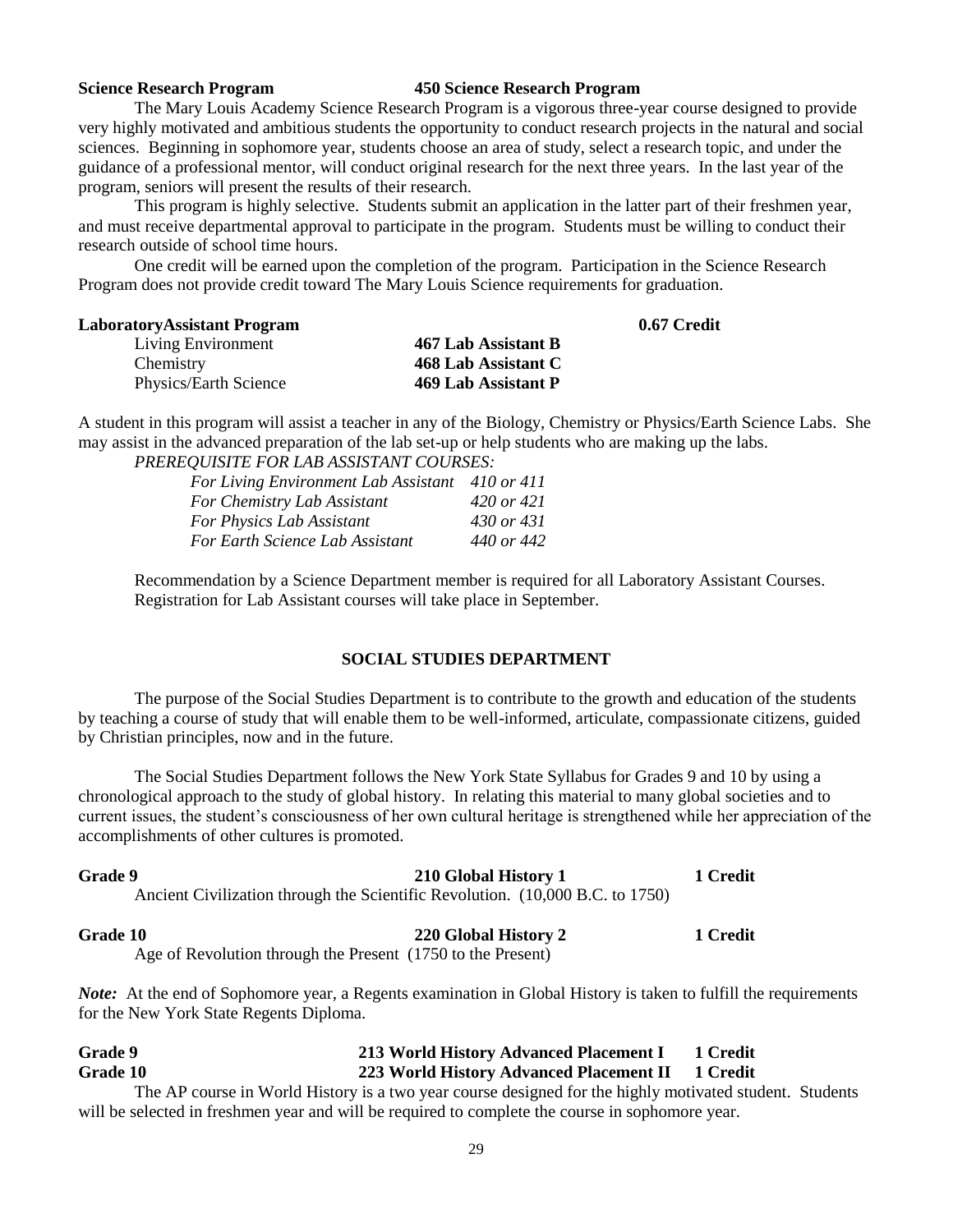The AP course in World History invites students to take a global view of historical processes and contacts between people in different societies, with an emphasis on the past thousand years. Students will be expected to learn selective factual knowledge in addition to certain analytical skills.

Students taking the course are required to take the Advanced Placement Examination. *(The cost of the examination is assumed by the student.)*

Note: At the end of sophomore year, a Regents examination in Global History is taken to fulfill the requirements for the New York State Diploma.

### **Grade 11 230 US History 1 Credit**

**US History and Government**

In this course the major events, developments and ideas in American Studies will be presented. Particular attention is given to the Constitution, the political system, the economic development, and the unique social structure of the United States. There is an emphasis on the current issues facing American society today.

### **Advanced Placement 231 AP US History 1 Credit American History**

This is a one year course designed for the highly motivated student. It is concerned with an intensive study of issues in US History. Students taking the course are required to take the Advanced Placement Examination. *(The cost of the examination is assumed by the student.) PREREQUISITE: Departmental Approval*

*Note:* At the end of the Junior year, a Regents in US History and Government is taken to fulfill the requirements for the New York State Regents Diploma.

### **Grade 12 Senior Required Courses**

According to the New York State Board of Regents, students are required to take a fourth year in Social Studies. This includes a semester in Law and a semester in an Economic course or one year of Current Issues or AP US Government and Politics.

### **Senior Social Studies Course**

### **Law and Economics 254 Law/Eco 1 Credit**

The semester course in Law provides an understanding of our legal rights and responsibilities and how they affect our everyday lives. Students will become acquainted with the democratic process through the changes and developments in law.

The semester course in Economics will acquaint the student with the various aspects of economics. Topics will include an overview of the American economy, business structure, fiscal and monetary policies and personal economics.

### **Law and Economics Honors 255 Law/Eco Honors 1 Credit**

These two semester courses are an intensive study of the topics presented above. There is an emphasis on the current legal and economic issues facing American society today.

The course in Law may be taken for college credit through *College Advantage Program.*

*PREREQUISITE FOR Law and Economics Honors: Departmental Approval* 

### **Current Issues 247 Current Issues 1 Credit**

### This is a one year course that is concerned with current United States' political policies and economic issues that have both domestic significance and an international impact. Some of the topics to be considered are: constitutional amendments concerning human rights; environmental resources; political leadership and the changing role of government in various societies. In addition, local issues pertinent to teens in our community, such as interpersonal relationships and conflict management will be explored. In a course of this sort, the topics may change from year to year.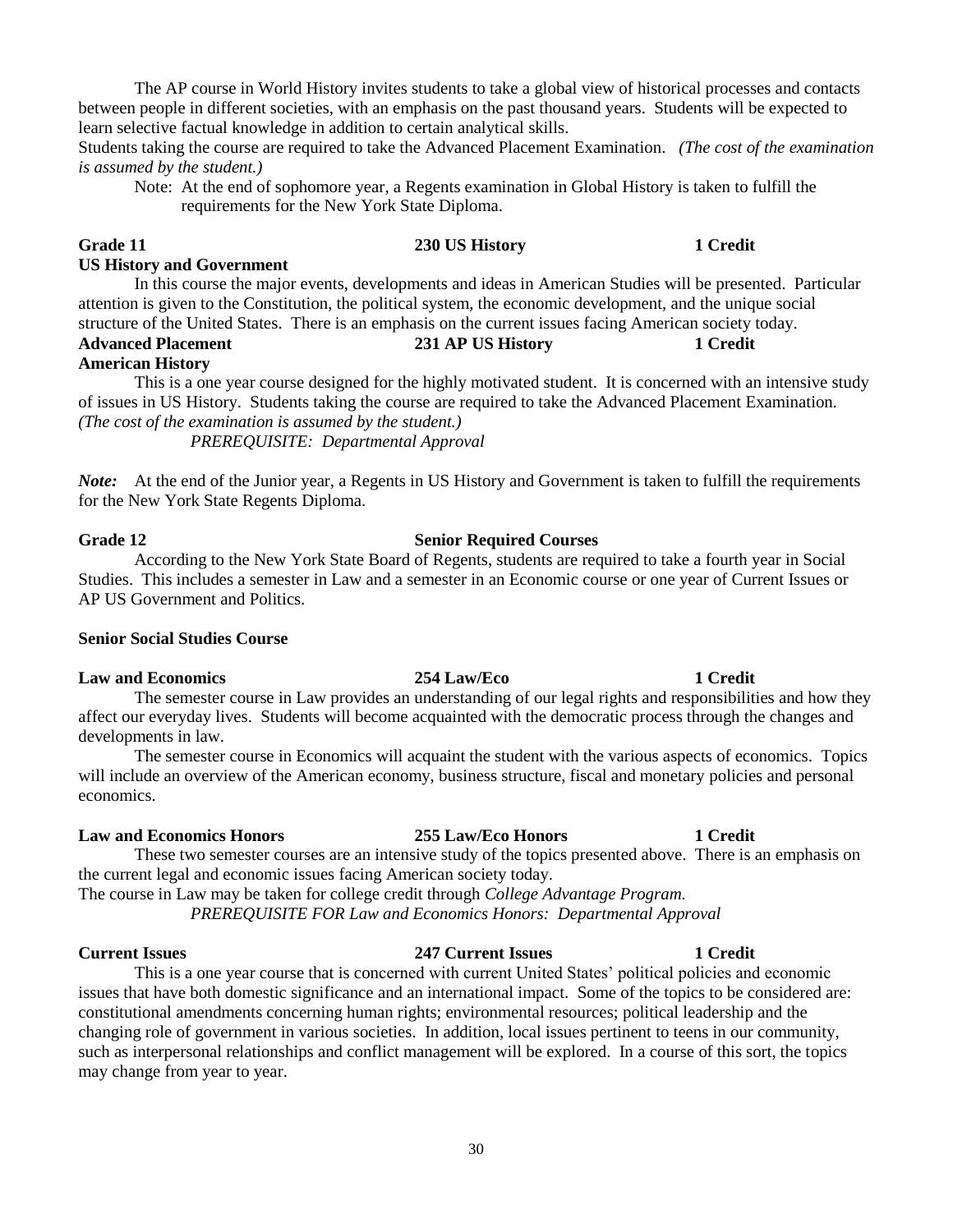### **Psychology 253 Psychology 1 Credit** This is a one year course designed to introduce the students to the basics of Psychology. Students will analyze biological, psychological and sociological effects on human development, learning patterns and personality.

### **TECHNOLOGY DEPARTMENT**

Technology is an integral part of the education process and is used throughout the school in support of other disciplines. The course offered by the department gives students an experience of what can be done with a deeper knowledge of computer software.

### **Introduction to**

**Technology 953 Technology 0.50 Credit** This semester course is given to all incoming freshmen. The course is designed to expand upon junior high school computer skills. It includes using Microsoft Word, Excel and Power Point and Internet research.

### **Advanced Computer Science 556 Adv Computer Science 0.50 Credit**

This is a semester course in which the students will explore the differences between hardware vs. software vs. firmware, as well as the intricacies and structure of the web, and how to make sophisticated/efficient code within Microsoft Excel using Visual Basics for Applications to create buttons, functions, charts, looping, and algorithms. This course is also a light introduction into Front End Web Development and explores coding languages such as HTML, CSS, and Javascript. This course gives the fundamentals necessary to build a website from scratch.

### **Advanced Computer Programming 557 Adv Computer Programming 0.50 Credit**

This is a semester course in which the students will design and implement solutions to problems by writing, running, and debugging computer programs. Students learn methodologies that help make sense of the complexity through object-oriented program design, class design, Java library classes, program implementation, program analysis, standard data structures, standard algorithms, and case studies. This course will allow students to code fluently in an object-oriented paradigm using the programming language Java, and develop appropriate algorithms and data structures to solve problems.

*PREREQUISITE: Advanced Computer Science Course 85% overall average for math and writing*

# **US Government and Politics**

### This year course is designed to give students a critical perspective on the American political process. The course involves both the study of general concepts used to interpret United States politics and an examination of the various institutions, groups, beliefs and ideas that make up the government. Particular attention is also given to current economic issues. Students taking the course are required to take the Advanced Placement Examination. *(The cost of the examination is assumed by the student.) PREREQUISITE: Departmental Approval*

### **Senior Electives**

### **Sociology 252 Sociology 1 Credit**

This one year course introduces students to the study of social life -- how people react in groups. The students will analyze how social norms, relationships, and social institutions influence our socialization. This course will also explore a variety of social problems and society's challenge to overcome them.

### **Advanced Placement 241 AP US Govt & Politics 1 Credit**